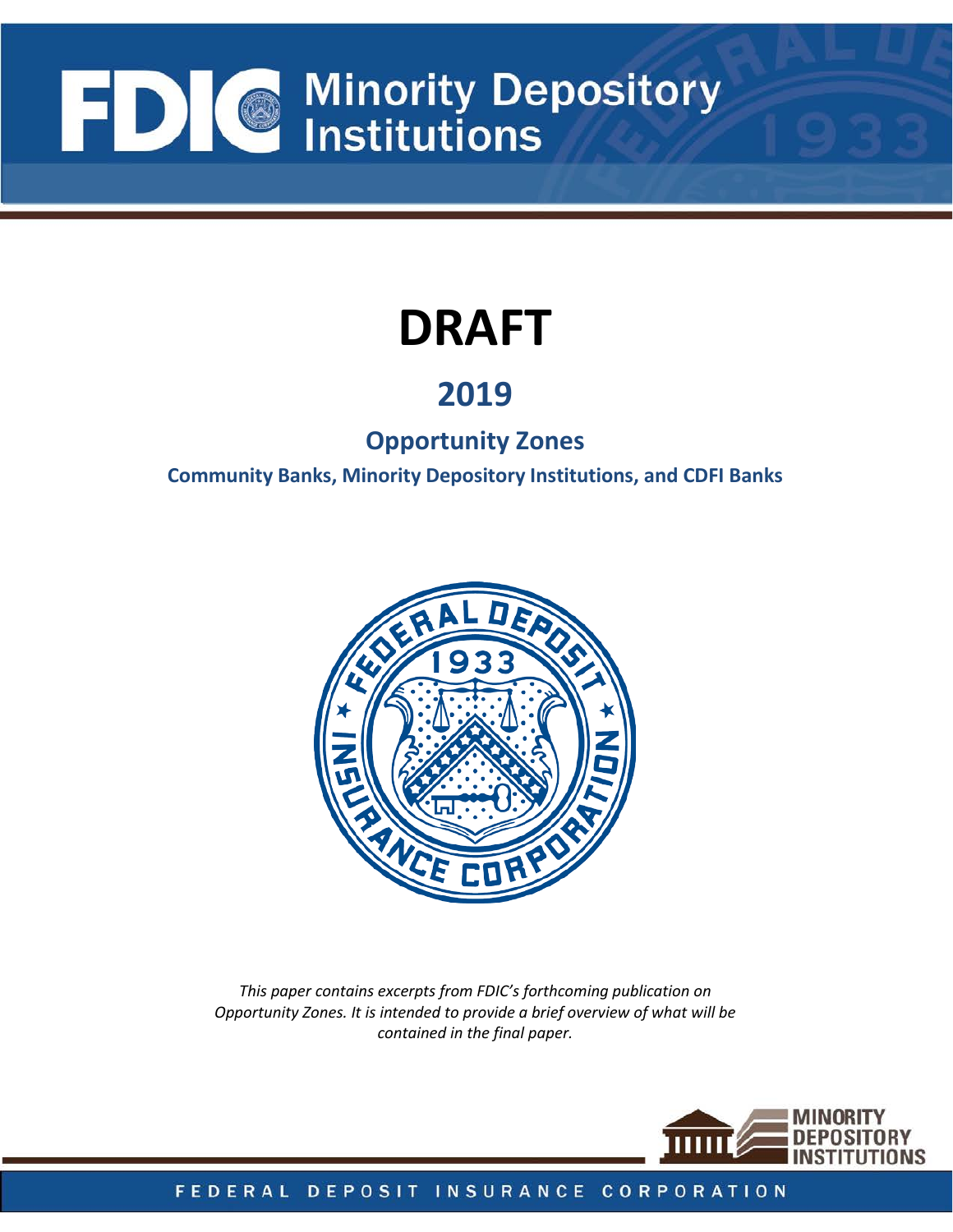#### **Overview**

 investments in designated communities. Because the tax The Opportunity Zone (OZ) tax incentive can be very beneficial for low-income communities, particularly if those communities are organized and engaged in the process. Community banks, minority depository institutions (MDIs), and community development financial institution (CDFI) banks can play an important role in this process. The tax incentive encourages long-term benefits flow to individuals and entities with capital gains, the incentive is expected to bring in new investors to these areas.

#### **Opportunity Zone Tax Incentive**

The Federal Tax Cuts and Jobs Act of 20[1](#page-1-0)7<sup>1</sup> created the recognition of capital gains that are reinvested in the OZs designed to spur economic development and job creation OZ tax incentive. In general, OZs are located in low-income communities and there is a tax incentive for investments in the designated areas, including deferring the through Qualified Opportunity Funds. The tax incentive is in distressed communities.

According to the Congressional Joint Committee on Taxation, investors in Qualified Opportunity Funds will receive in the aggregate an estimated \$1.6 billion in tax benefits per year from [2](#page-1-1)018 through 2027.<sup>2</sup>

#### **Qualified Opportunity Funds**

l

 A Qualified Opportunity Fund is an investment vehicle partnership for the purpose of investing in OZ Businesses organized under the laws of a U.S. state, a U. S. territory, or a federally-recognized Indian tribe as a corporation or a and OZ Business Properties. A limited-liability company

#### **Opportunity Zones by the Numbers**

- There are 8,764 census tracts across all states, territories, and the District of Columbia designated as OZs. There are 294 OZs that contain Native American lands. Over three-quarters of certified tracts lie within metropolitan areas, but OZs are nearly evenly split between urban and rural areas, with 22 percent in suburban communities.
- As of September 2019, there were at least 235 selfreported Opportunity Funds. These funds collectively hold an estimated \$62 billion to \$72 billion. The investment focus of these Opportunity Funds reaches 48 states, Washington, DC, and Puerto Rico. Of the 235 Opportunity Funds, 30 percent (71) reported a national focus.
- Of all FDIC-insured banks, there are 1,027 banks headquartered with 11,840 bank branches in OZs. There are 40 bank headquarters with 228 bank branches located in tribal area OZs.
- There are 4,928 community banks in the United States. Of these banks, 899 or 18.2 percent are headquartered in an OZ and 36 are located in an OZ within a tribal area. Of the 29,399 community bank branches, 4,290 or 14.6 percent are located in an OZ with 127 or less than 1 percent in a tribal area OZ.
- There are 148 MDIs in the United States. Of these banks, 32 or 21.6 percent are headquartered in an OZ; four or 2.7 percent are located in an OZ within a tribal area. Of the 1,516 MDI branches, 467 or 30.8 percent are located in OZ.
- OZs with less than 1 percent in a tribal area OZ. Of • There are 131 CDFI banks in the United States. Of these banks, 38 or 29 percent are headquartered in the 952 CDFI bank branches, 207 or 21.7 percent are in an OZ and there are only two CDFI bank branches located in a tribal area OZ.

 (LLC) can qualify as a Qualified Opportunity Fund if it is treated for federal tax purposes as either a within an OZ. A Qualified Opportunity Fund must hold at least 90 percent of its assets in an OZ Property. partnership or a corporation. A Qualified Opportunity Fund does not need to be physically located

<span id="page-1-0"></span><sup>&</sup>lt;sup>1</sup> Pub. L. 115-97, https://www.congress.gov/115/plaws/publ97/PLAW-115publ97.htm.

<span id="page-1-1"></span><sup>2</sup> Joint Committee on Taxation, "Estimated Revenue Effects of the Tax Cuts and Jobs Act," JCX-63-17, [https://www.jct.gov/publications.html?func=startdown&id=5047 \(](https://www.jct.gov/publications.html?func=startdown&id=5047)December 6, 2017).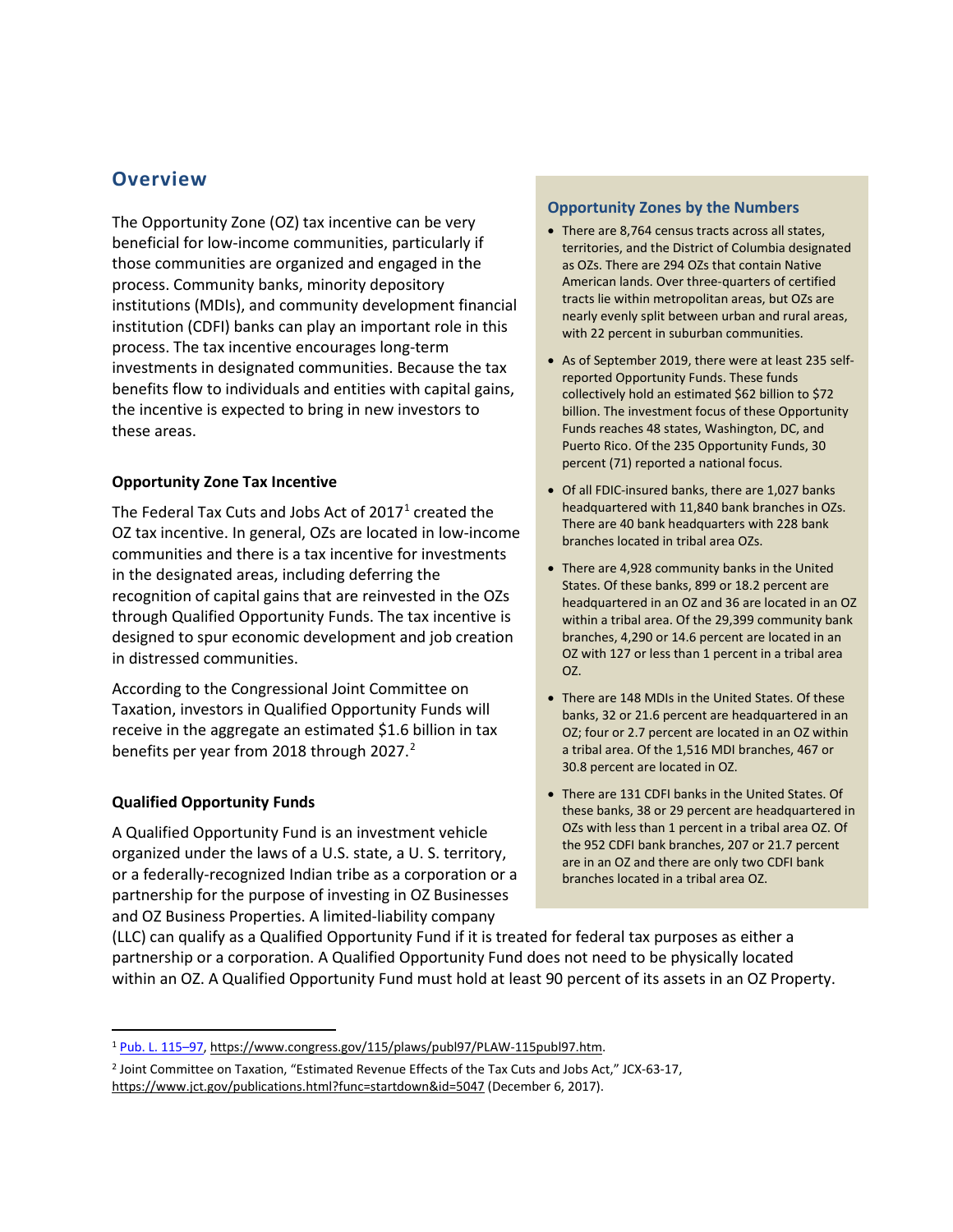235 self-reported Qualified Opportunity Funds. These funds collectively hold an estimated \$62 billion to DC, and Puerto Rico. Of the 235 Qualified Opportunity Funds, 30 percent (71) reported a national focus. The IRS has not yet released a list of registered Qualified Opportunity Funds; however several groups are compiling a voluntary list of Qualified Opportunity Funds that include information on the fund's size, geographic focus, investment focus, and contact information. As of September 2019, there were at least \$72 billion. The investment focus of these Qualified Opportunity Funds reaches 48 states, Washington,

#### **Investors**

 $\overline{a}$ 

 An investor is eligible for OZ benefits if he or she invests an amount equal to all or part of the capital property to an unrelated person. Investors are defined as individuals, C corporations (including gain in a Qualified Opportunity Fund within 180 days after recognizing capital gain from the sale of regulated investment companies and real estate investment trusts), partnerships, S corporations, and trusts and estates.

#### **Opportunity Zone Properties, Business Properties, and Businesses**

 OZ Property can be either OZ Business Property or an OZ Business. OZ Business Property is tangible property used in the trade or business of a Qualified Opportunity Fund. An OZ Business can be structured as either a corporation or a partnership and must hold at least 90 percent of its assets in OZ Property.

 An OZ Business Property must be purchased after 2017 from an unrelated party that is used in a trade or business. It must meet the following three conditions:

- 1. The property was acquired by the Qualified Opportunity Fund from an unrelated party after December 31, 2017.
- 2. The use of the property in an OZ originates with the Qualified Opportunity Fund, or the Qualified Opportunity Fund substantially improves the property.
- substantially all of the use of the property must be in an OZ. 3. During substantially all of the Qualified Opportunity Fund's holding period for the property,

 An OZ Business is a trade or business that must be a partnership or corporation for federal income tax purposes (and not a disregarded entity). To qualify, an OZ Business must satisfy the following tests:[3](#page-2-0)

- 1. At least 50 percent of its gross income is from the active conduct of a trade or business in an OZ;
- 2. At least 70 percent of the tangible property it owns or leases is considered an OZ Business Property;
- 3. At least 40 percent of its intangible property is used in the active conduct of its business;

<span id="page-2-0"></span><sup>3</sup> See IRS proposed rule, specifically 1397C(b)[, https://www.federalregister.gov/documents/2019/05/01/2019-08075/investing](https://www.federalregister.gov/documents/2019/05/01/2019-08075/investing-in-qualified-opportunity-funds)[in-qualified-opportunity-funds](https://www.federalregister.gov/documents/2019/05/01/2019-08075/investing-in-qualified-opportunity-funds) (May 1, 2019).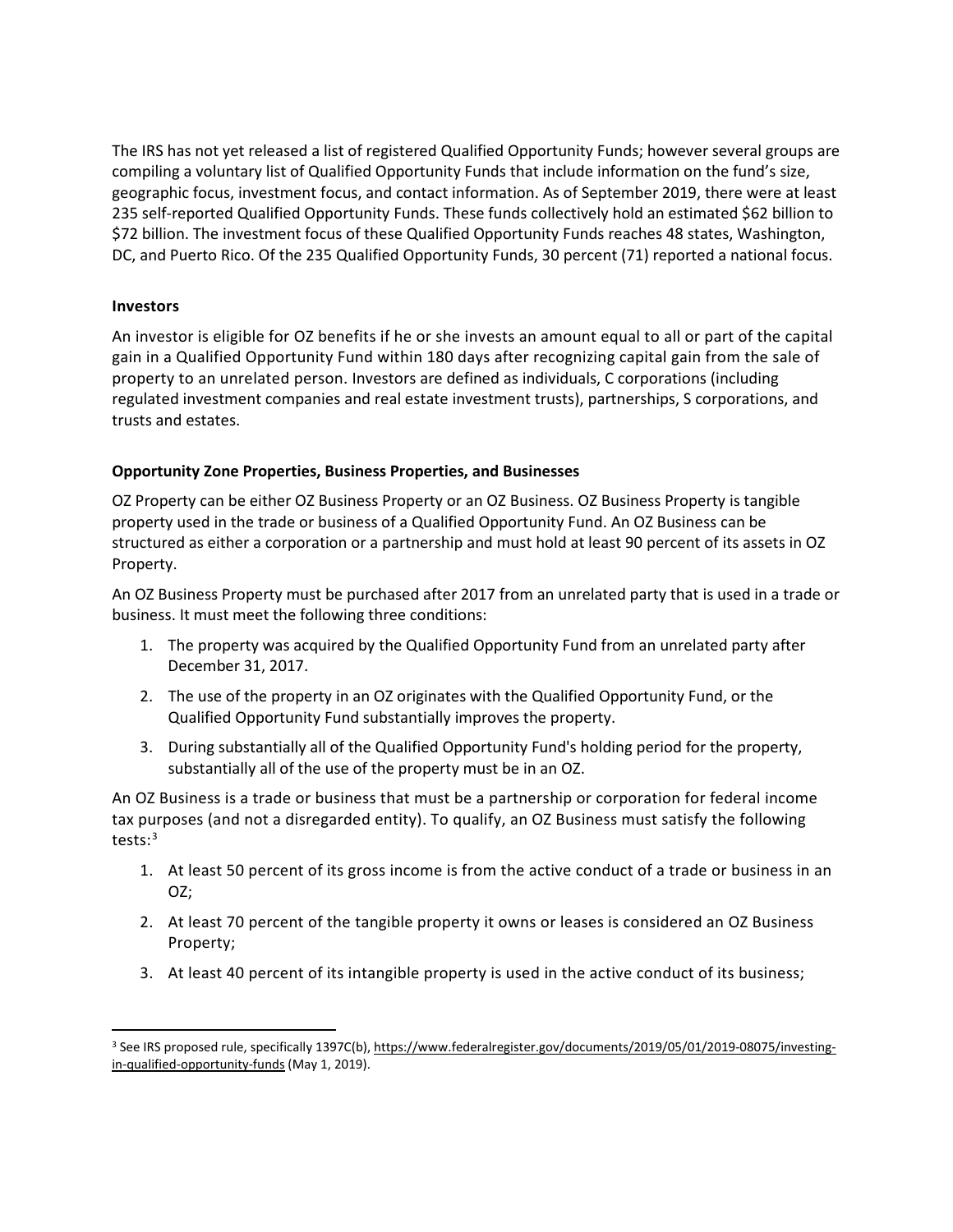- 4. Less than 5 percent of the average of the total unadjusted basis of the property of the business is from nonqualified financial property; and
- 5. The business is not a "sin" business: private or commercial golf course, country club, massage the principal business of which is the sale of alcoholic beverages for consumption off premises. parlor, hot tub facility, suntan facility, racetrack or other facility used for gambling, or any store

#### **Reinvestment and Other Considerations**

 $\overline{a}$ 

 another OZ investment. This applies only when the investor sells the entire interest in the Qualified Opportunity Fund before December 31, 2026. The holding period for the second investment begins on the date of investment. The IRS provides a one-year grace period to the investor to sell assets and reinvest the proceeds into

 A Qualified Opportunity Fund has 12 months to reinvest the proceeds from a sale of an OZ Business of 18 months or less until they are reinvested, the proceeds will count toward the 90 percent test. Property, and as long as the proceeds are held in cash, cash equivalents, or debt instruments with a life

There are several additional considerations depending on whether the Qualified Opportunity Fund is formed as a C corporation (including regulated investment companies and real estate investment trusts), partnership, S corporation, or a trust.

#### **U.S. Securities and Exchange Commission (SEC) Considerations**

 partnership interests, membership interests in an LLC, notes, bonds, and investment contracts. Interests in a Qualified Opportunity Fund offered and sold to investors will typically constitute securities within the meaning of federal and state laws except in limited circumstances, such as a Qualified Opportunity Fund established and operated as a general partnership where each partner has a substantial role in its Under federal and state laws, securities are defined broadly to include shares of stock, limited management. [4](#page-3-0)

 Qualified Opportunity Funds must comply with all applicable regulations of the SEC and the securities regulators in the states where they are doing business. This includes applicable provisions, such as registration and anti-fraud provisions of federal and state securities laws.

#### **Community Reinvestment Act (CRA) and Permissibility of Banker Investment**

 The Community Reinvestment Act (CRA) is a law intended to encourage depository institutions to help meet the credit needs of the communities in which they operate, including low- and moderate-income neighborhoods, consistent with safe and sound banking operations.

 evaluated – whether that activity meets the definition of community development under CRA and the Investments in Qualified Opportunity Funds do not automatically receive CRA consideration. The investments made by the Qualified Opportunity Fund will be assessed according to the activity being

<span id="page-3-0"></span><sup>4</sup> Securities and Exchange Commission and the North American Securities Administrators Association, "Staff Statement on Opportunity Zones: Federal and State Securities Laws Considerations,[" https://www.sec.gov/page/staff-statement-opportunity](https://www.sec.gov/page/staff-statement-opportunity-zones-federal-and-state-securities-laws-considerations)[zones-federal-and-state-securities-laws-considerations \(](https://www.sec.gov/page/staff-statement-opportunity-zones-federal-and-state-securities-laws-considerations)July 31, 2019).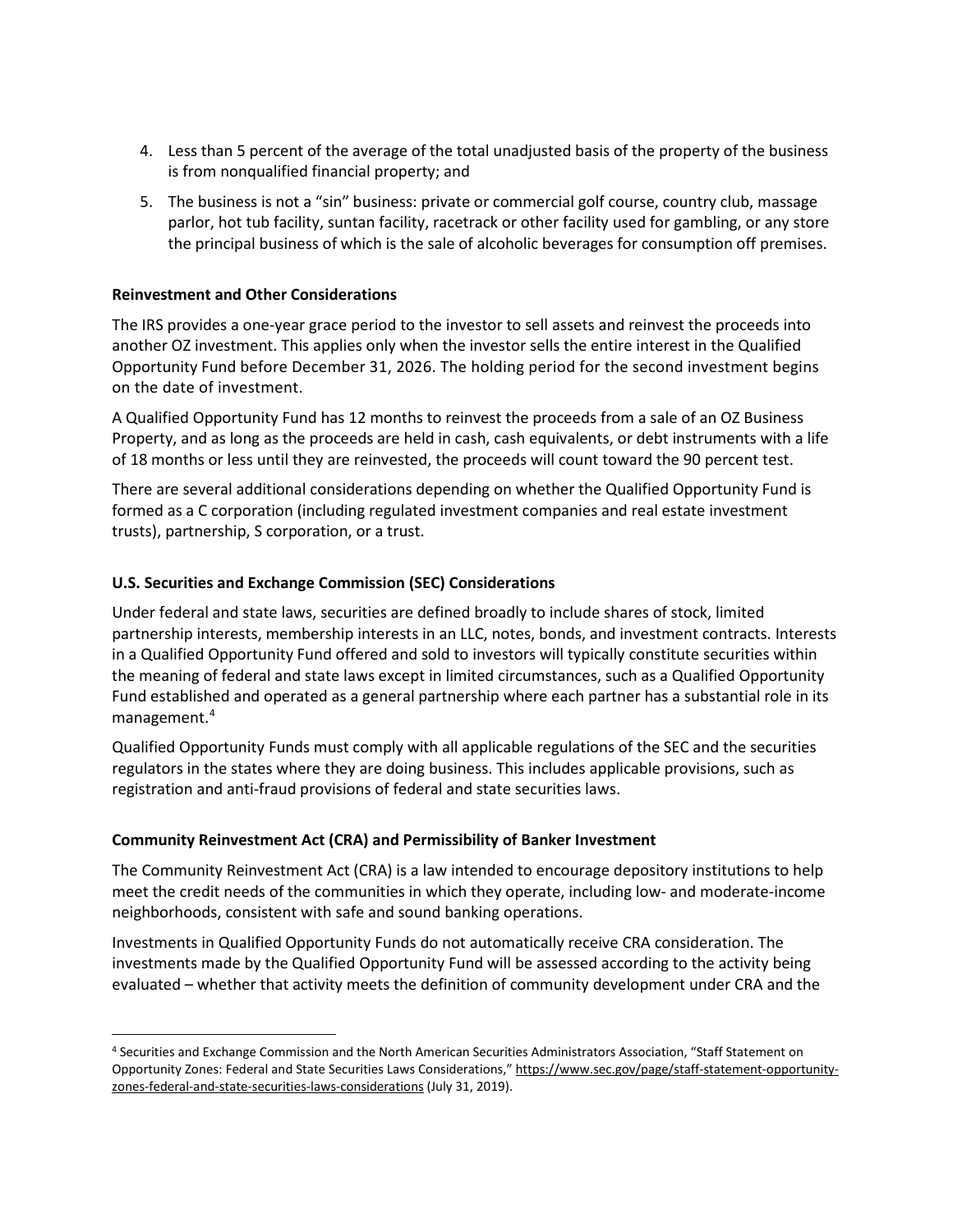or the state or regional area that includes the bank's assessment area). geographic location of the investment (if the investment is located in the assessment area of the bank,

or the state or regional area that includes the bank's assessment area).<br>In many cases, institutions engaging in collaborative activities and partnerships with MDIs may receive Community Reinvestment Act (CRA) consideration for such activities. [5](#page-4-0)

In its regulations, the OCC has a public welfare investment authority<sup>[6](#page-4-1)</sup> that allows national banks to make investments in community and economic development entities and projects that are designed primarily to promote the public welfare, including direct and indirect investments. Under certain circumstances, the public welfare investment authority may apply the establishment of a Qualified Opportunity Fund.

For the FDIC, any proposed investments outside of the scope of the National Bank Act, $^7$  the OCC's implementing regulations, official bulletins and circulars, and other written interpretations would require application to and the approval of the FDIC before a state nonmember bank could engage in the activity.<sup>[8](#page-4-3)</sup> Investments would require review and approval by the FDIC if the activity has not been approved previously by the OCC. The FDIC would establish investment limits for each applicant state nonmember bank according to the FDIC's safety and soundness standards.

#### **Banks in Opportunity Zones**

 $\overline{a}$ 

 CDFI banks, and 32 are MDIs. Of the 12,514 FDIC-insured bank branches located in an OZ, 4,290 are There are 1,097 FDIC-insured banks headquartered in OZs. Of these, 899 are community banks, 38 are community bank branches, 207 are CDFI bank branches and 467 are MDI bank branches. Of all FDIC-Insured bank headquarters (excluding CDFI banks and MDIs), 18.5 percent are located in an OZ. The number drops to 13.4 percent for all bank branches.

There are 45 banks with headquarters in tribal area OZs. Of these, 36 are community banks, four are MDIs and one is a CDFI bank. Of the 242 bank branches located in tribal area OZs, 127 are community bank branches, 13 are MDI branches, and two are CDFI bank branches.

<span id="page-4-0"></span><sup>5</sup> See the Federal Financial Institution Examinations Council CRA questions and answers available at https://www.ffiec.gov/cra/qnadoc.htm, FDIC FIL-77-2016 (November 15, 2016).

<span id="page-4-1"></span><sup>&</sup>lt;sup>6</sup> See 12 CFR 24[, https://www.occ.treas.gov/topics/supervision-and-examination/capital-markets/asset-management/trust](https://www.occ.treas.gov/topics/supervision-and-examination/capital-markets/asset-management/trust-operations/pub-other-recordkeeping-for-securities-trans.pdf)[operations/pub-other-recordkeeping-for-securities-trans.pdf.](https://www.occ.treas.gov/topics/supervision-and-examination/capital-markets/asset-management/trust-operations/pub-other-recordkeeping-for-securities-trans.pdf) 

<span id="page-4-2"></span><sup>7</sup> See 12 U.S.C. 38[, https://www.govinfo.gov/app/details/USCODE-2011-title12/USCODE-2011-title12-chap2-subchapI-sec38](https://www.govinfo.gov/app/details/USCODE-2011-title12/USCODE-2011-title12-chap2-subchapI-sec38)  (accessed September 2019).

<span id="page-4-3"></span><sup>8</sup> See FDIC's "Strategies for Community Banks to Develop Partnerships with Community Development Financial Institutions," pages 29-30[, https://www.fdic.gov/consumers/community/cdfi/index.html \(](https://www.fdic.gov/consumers/community/cdfi/index.html)March 2014).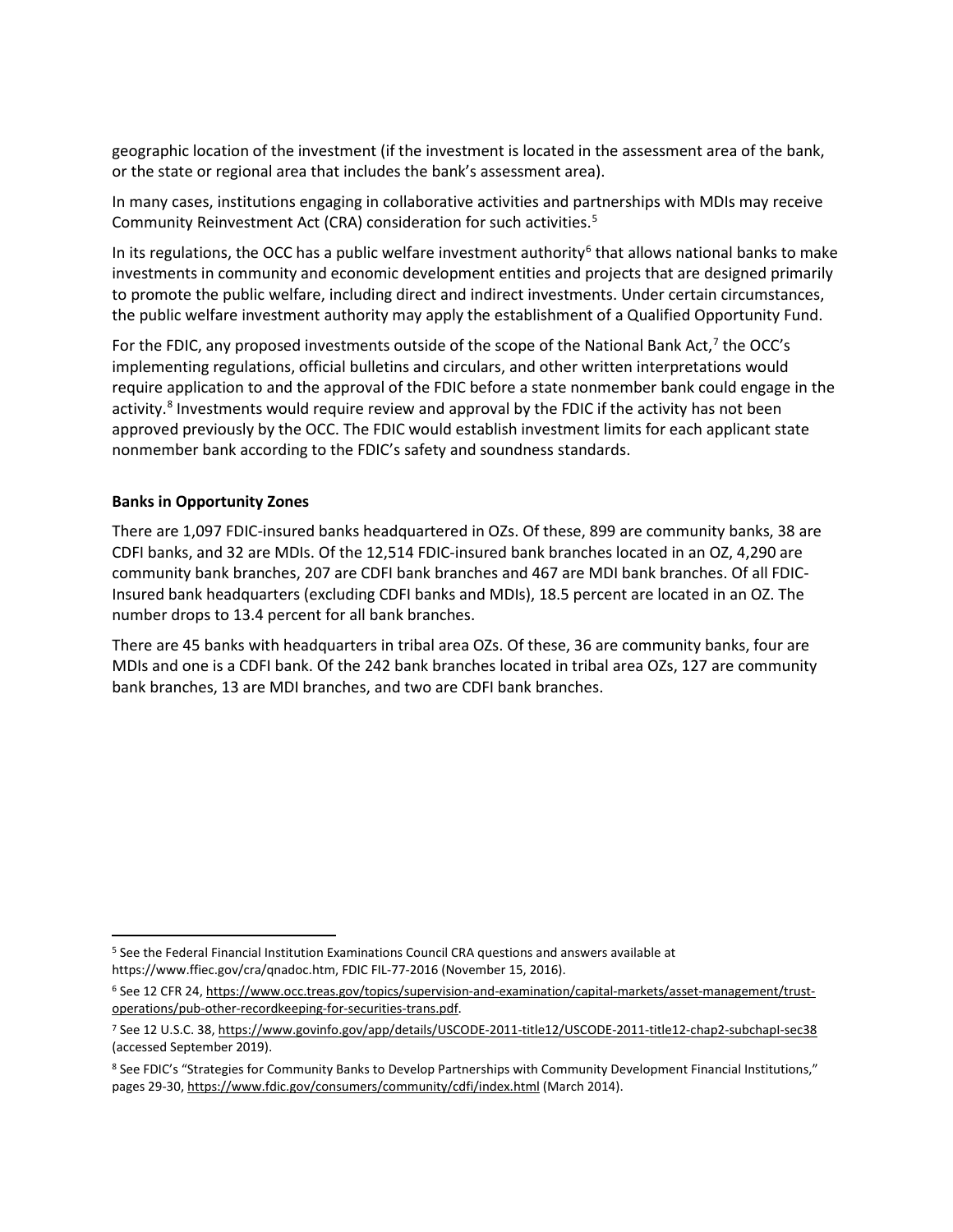#### **Bank Headquarters and Branches Located in Opportunity Zones**

| <b>Bank Type</b>        | <b>Headquarters</b> | Number of<br><b>Headquarters in</b><br><b>Opportunity Zones</b> | Percentage of<br><b>Headquarters in</b><br><b>Opportunity Zones</b> | <b>Branches</b> | Number of<br><b>Branches in</b><br>Opportunity<br><b>Zones</b> | Percentage of<br><b>Branches in</b><br><b>Opportunity Zones</b> |
|-------------------------|---------------------|-----------------------------------------------------------------|---------------------------------------------------------------------|-----------------|----------------------------------------------------------------|-----------------------------------------------------------------|
| All FDIC-Insured Banks* | 5,551               | 1,027                                                           | 18.5%                                                               | 88,063          | 11,840                                                         | 13.4%                                                           |
| <b>Community Banks</b>  | 4,928               | 899                                                             | 18.2%                                                               | 29,399          | 4,290                                                          | 14.6%                                                           |
| <b>CDFI Banks</b>       | 131                 | 38                                                              | 29.0%                                                               | 952             | 207                                                            | 21.7%                                                           |
| <b>MDIS</b>             | 148                 | 32                                                              | 21.6%                                                               | 1,516           | 467                                                            | 30.8%                                                           |

\*Excluding MDIs and CDFI banks.

| Bank Headquarters and Branches Located in Tribal Area Opportunity Zones |                     |                                                           |                                                                                                               |                 |                                                                                      |                                                                                       |
|-------------------------------------------------------------------------|---------------------|-----------------------------------------------------------|---------------------------------------------------------------------------------------------------------------|-----------------|--------------------------------------------------------------------------------------|---------------------------------------------------------------------------------------|
| <b>Bank Type</b>                                                        | <b>Headquarters</b> | Number of<br><b>Headquarters in</b><br><b>Tribal Area</b> | Percentage of<br><b>Headquarters in</b><br><b>Tribal Area</b><br><b>Opportunity Zones   Opportunity Zones</b> | <b>Branches</b> | Number of<br><b>Branches in</b><br><b>Tribal Area</b><br>Opportunity<br><b>Zones</b> | Percentage of<br><b>Branches in Tribal</b><br><b>Area Opportunity</b><br><b>Zones</b> |
| All FDIC-Insured Banks*                                                 | 5,551               | 40                                                        | 0.7%                                                                                                          | 88,063          | 228                                                                                  | 0.2%                                                                                  |
| <b>Community Banks</b>                                                  | 4,928               | 36                                                        | 0.7%                                                                                                          | 29,399          | 127                                                                                  | 0.4%                                                                                  |
| <b>CDFI Banks</b>                                                       | 131                 |                                                           | 0.8%                                                                                                          | 952             | 2                                                                                    | 0.2%                                                                                  |
| <b>MDIs</b>                                                             | 148                 | 4                                                         | 2.7%                                                                                                          | 1,516           | 13                                                                                   | 0.9%                                                                                  |

\*Excluding MDIs and CDFI banks*.* 

#### Bank Role in Opportunity Zones

#### **What Banks Cannot Do**

 $\overline{\phantom{a}}$ 

 Most financial assets of a bank or other financial institution are considered "ordinary," as opposed to held by a bank as a result of foreclosure on a loan is treated as ordinary property. Banks also have on the disposition of any such capital asset would be an eligible gain.<sup>10</sup> "capital" assets,<sup>9</sup> by the IRS, which gives rise to ordinary income or loss. Similarly, most real property unrealized gains and losses on investment securities, but these would have to be sold and then any gain could be considered capital assets. To the extent a bank has capital assets that have appreciated, gain

Banks or other lenders cannot qualify as an OZ Business because their assets (loans) are nonqualified financial property under the OZ regulations.

Banks that hold properties located In OZs are not able to contribute such property to a Qualified Opportunity Fund in exchange for an equity ownership in the Qualified Opportunity Fund's development

<span id="page-5-0"></span><sup>&</sup>lt;sup>9</sup> Eligible investors that can invest in Qualified Opportunity Funds include individuals, C corporations, which include regulated investment companies and real estate investment trusts, trusts, estates, partnerships, and certain other pass-through entities. Financial institutions such as banks are technically "eligible investors."

<span id="page-5-1"></span><sup>10</sup> For a summary of unrealized gains (losses) in investment securities, see FDIC's "Quarterly Banking Profile: First Quarter 2019,[" https://www.fdic.gov/bank/analytical/quarterly/2019-vol13-2/fdic-v13n2-1q2019.pdf](https://www.fdic.gov/bank/analytical/quarterly/2019-vol13-2/fdic-v13n2-1q2019.pdf) (accessed September, 2019).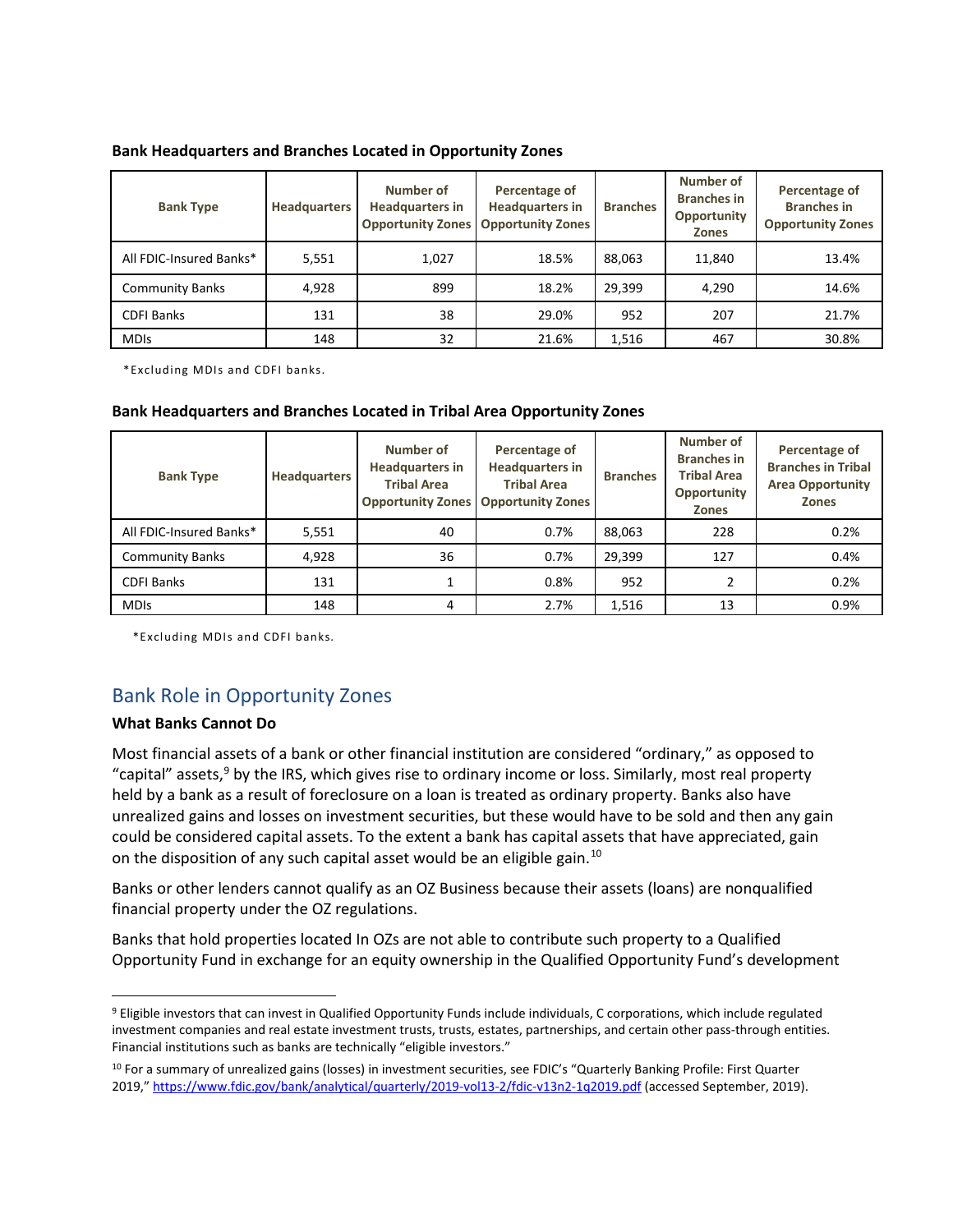project, as the rules are clear that the property must be acquired by the Qualified Opportunity Fund with cash from an unrelated party.

#### **What Banks Can Do**

<u>.</u>

- Banks can have a significant role in facilitating OZ investment.
- benefit from any of the OZ tax incentives, unless the proceeds used for the investment are • A bank may invest its own funds into a Qualified Opportunity Fund, but such investment will not eligible gains.
- A bank can sell property to a Qualified Opportunity Fund in which it is not an investor.
- A bank can provide financing to a Qualified Opportunity Fund for the purchase of OZ Business Property or an OZ Business.
- A bank can provide financing to an OZ Business owned by a Qualified Opportunity Fund.
- A bank may provide financing to an investor in a Qualified Opportunity Fund.
- structure the transactions. MDIs, CDFI banks, and community banks can provide an inventory of ventures, as well as business and real estate projects that are ready for investment. The quick turnaround time required by the OZ investing schedule for the deferral of the capital gains makes speed a priority, and the development of a pipeline of potentially attractive Qualified • Bankers can act as brokers, bringing projects to Qualified Opportunity Funds and helping proposed projects and determine what is ready for investment. These banks have main street Opportunity Fund transactions is a priority for the investing public.
- incentive with other credits such as the Low Income Housing Tax Credit, Historic Tax Credit, New Markets Tax Credit, and the Historic Preservation Tax Credit. • Many banks have experience with tax credits and can provide expertise in combining the OZ tax
- 7(a) loans to small business borrowers located in low- and moderate-income census tracts than non-MDI banks.<sup>11</sup> • MDIs, in particular, have an expertise in making loans to small business borrowers located in low- and moderate-income census tracts. For example, MDIs make a greater share of their SBA
- the table. $^{12}$ • Many banks have experience working with federal programs such as USDA Business and Industry Loan Guarantees, the CDFI Fund's Capital Magnet Fund, and SBA 7(a) loans that could fit within the OZ investment parameters. Banks could bring their experience and customers to
- Banks can establish investment funds to inject equity into Qualified Opportunity Fund projects.
- • Banks can be advisors and asset managers. An advisor that understands how all these pieces work together is needed and a bank can fill this role.

<span id="page-6-0"></span><sup>&</sup>lt;sup>11</sup> FDIC "2019 Minority Depository Institutions Structure, Performance, and Social Impact," [https://www.fdic.gov/regulations/resources/minority/study.html \(](https://www.fdic.gov/regulations/resources/minority/study.html)June 2019).

<span id="page-6-1"></span><sup>&</sup>lt;sup>12</sup> The SBA has already provided certain incentives in OZs for its 504 Loan Program, Community Advantage Loan Pilot Program, and the 7(a) Program. See Appendix B, Federal Programs Supporting OZs.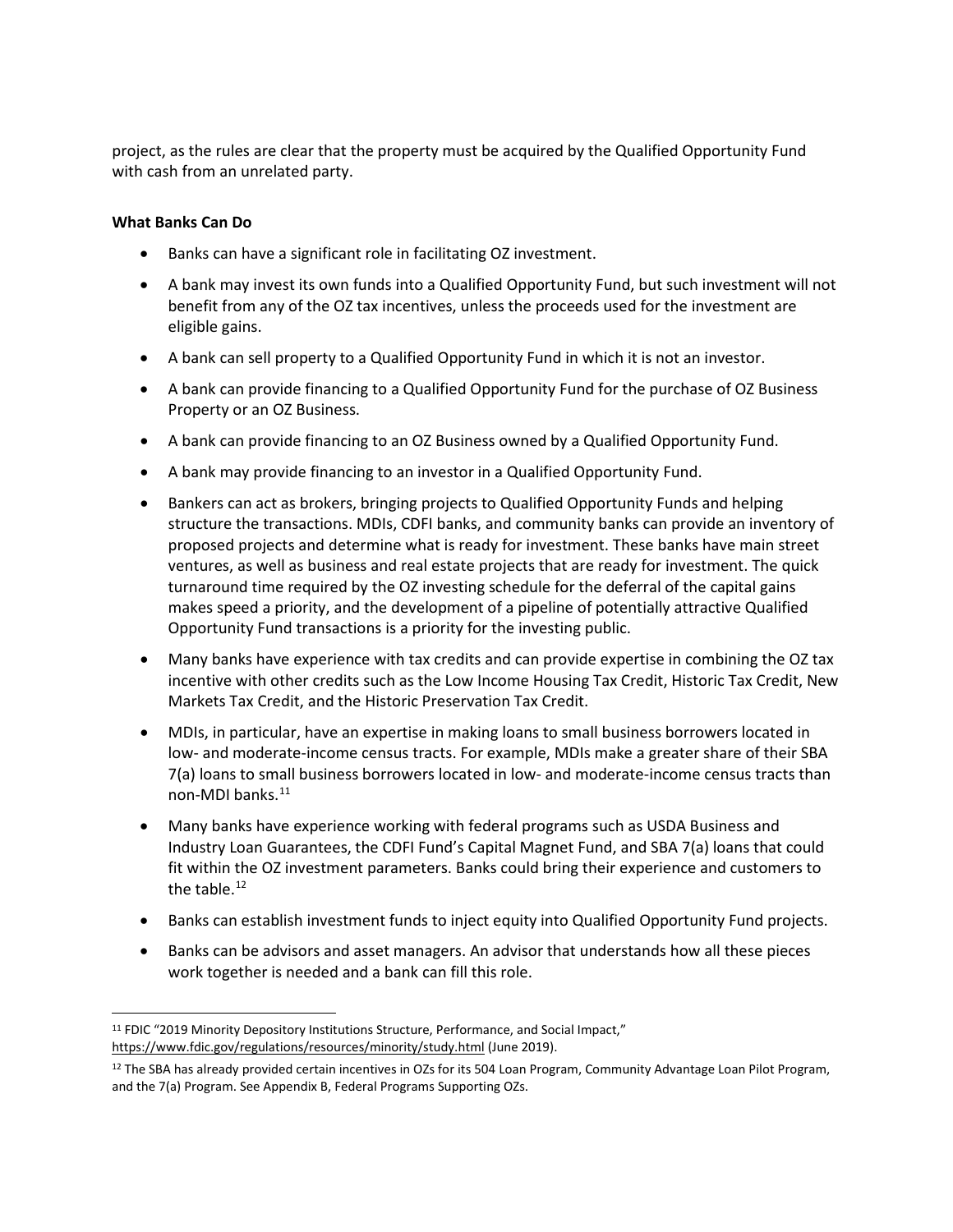- This knowledge is likely to become a valuable commodity. Having an intimate knowledge of the • Banks know their communities, and they know the needs and the investment opportunities in them. They have relationships with the entrepreneurs, city officials, and community leaders. community and being able to provide introductions can save investors and syndicators considerable time.
- Opportunity Fund from an unrelated party. Banks that hold properties located in OZs can sell or • There is a requirement that an OZ Business Property must be acquired for cash by the Qualified lease properties that they own.
- it is unlikely that an MDI, community bank, or CDFI bank would have significant capital gains. • Banks with capital gains can invest those capital gains in Qualified Opportunity Funds. However,
- institution should check with its regulator as additional guidance may be needed to address issues or potential complications that would be unique to banks, such as the Volcker Rule and • Banks can establish a Qualified Opportunity Fund by creating a subsidiary corporation as an investment tool for their clients. Before establishing a Qualified Opportunity Fund, a financial Bank Holding Company Act restrictions on certain bank-sponsored investment vehicles.<sup>13</sup>
- Qualified Opportunity Fund. Qualified Opportunity Funds must be set up as LLCs or LPs to • Banks regulated by the OCC may be able to use a "public welfare authority" to establish a protect the bank from unlimited liability, as this is a requirement of the public welfare authority. However, investments in a Qualified Opportunity Fund do not automatically qualify as public welfare investments. National banks and federal savings associations should discuss their participation in the program with the OCC prior to making an investment.

#### **State-Specific Information**

 $\overline{a}$ 

- • The following pages provide state-specific information about Opportunity Zones, banks in Opportunity Zones and Opportunity Funds with an investment focus on the state.
- • For all references to "Opportunity Zone Resources" in the individual state sheets, go to [https://www.cdfifund.gov/Pages/Opportunity-Zones.aspx;](https://www.cdfifund.gov/Pages/Opportunity-Zones.aspx)
- • For all references to "FDIC State Profiles" in the individual state sheets, go to [https://www.fdic.gov/bank/analytical/stateprofile/;](https://www.fdic.gov/bank/analytical/stateprofile/)
- For all references to "Summary of Deposits—Annual Survey of Branch Office Deposits," go t[ohttps://www.fdic.gov/regulations/resources/call/sod.html;](https://www.fdic.gov/regulations/resources/call/sod.html)

<span id="page-7-0"></span> restrictions and uncertainty might be prohibitive. The Volcker Rule does not apply to banks with total assets of \$10 billion or less and trading assets and liabilities of 5 percent or less of total consolidated assets. See Part 351 of FDIC Rules and <sup>13</sup> While the IRS proposed rule might allow banks to establish Opportunity Funds for the benefit of their customers, regulatory Regulations, which contains certain prohibitions and restrictions on the ability of a banking entity to engage in proprietary trading or have certain relationships with hedge funds and private equity funds (also known as covered funds), [www.fdic.gov/regulations/laws/rules/2000-7350.html \(](http://www.fdic.gov/regulations/laws/rules/2000-7350.html)accessed September 2019). An Opportunity Fund may qualify for the rule's public welfare investment fund exclusion from the definition of covered fund (see section 351.10(c)(11)), however, investments in an Opportunity Fund do not automatically qualify as public welfare investments.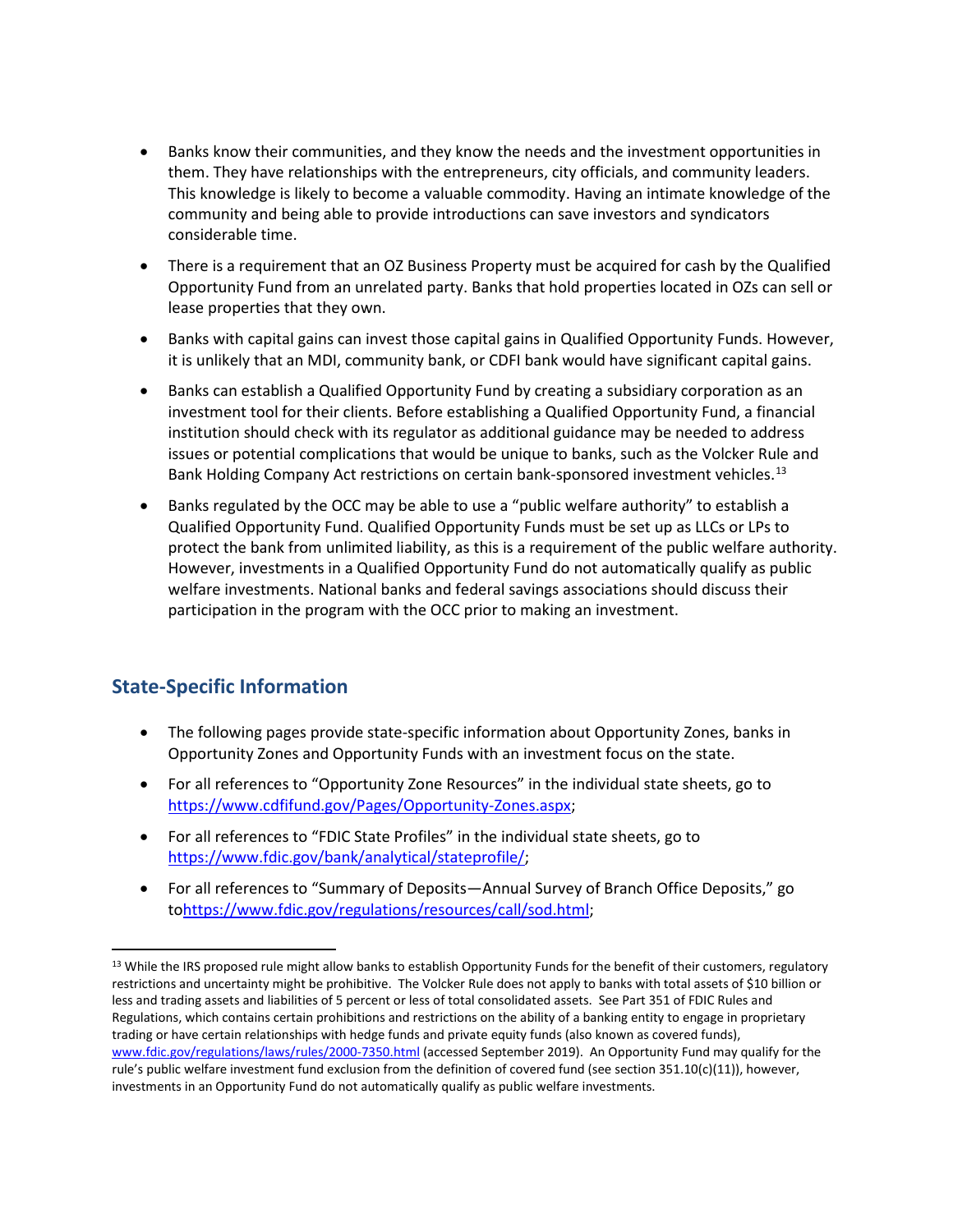- For all references to "National Council of State Housing Agencies," go to [https://www.ncsha.org/resource/opportunity-zone-fund](https://www.ncsha.org/resource/opportunity-zone-fund-directory/?utm_source=NCSHA&utm_campaign=fd163308e1-EMAIL_CAMPAIGN_2018_12_12_03_44_COPY_01&utm_medium=email&utm_term=0_f00bc192e4-fd163308e1-70847427)[directory/?utm\\_source=NCSHA&utm\\_campaign=fd163308e1-](https://www.ncsha.org/resource/opportunity-zone-fund-directory/?utm_source=NCSHA&utm_campaign=fd163308e1-EMAIL_CAMPAIGN_2018_12_12_03_44_COPY_01&utm_medium=email&utm_term=0_f00bc192e4-fd163308e1-70847427) EMAIL\_CAMPAIGN\_2018\_12\_12\_03\_44\_COPY\_01&utm\_medium=email&utm\_term=0\_f00bc19 [2e4-fd163308e1-70847427;](https://www.ncsha.org/resource/opportunity-zone-fund-directory/?utm_source=NCSHA&utm_campaign=fd163308e1-EMAIL_CAMPAIGN_2018_12_12_03_44_COPY_01&utm_medium=email&utm_term=0_f00bc192e4-fd163308e1-70847427) and
- For all references to "Novogradac & Company," go to [https://www.novoco.com/resource](https://www.novoco.com/resource-centers/opportunity-zone-resource-center/opportunity-funds-listing)[centers/opportunity-zone-resource-center/opportunity-funds-listing.](https://www.novoco.com/resource-centers/opportunity-zone-resource-center/opportunity-funds-listing)

 complete list of Opportunity Funds registered with the IRS. The FDIC encourages users to conduct their The Opportunity Fund directories listed on the following pages are voluntary and may not include a own search of available federal and non-federal resources.

 The FDIC provides links to other websites for convenience and informational purposes only. Linked sites transmission received from a linked site. The inclusion of a link does not imply endorsement by FDIC of with restrictions on reuse. Permission to use copyrighted materials must be obtained from the original are not under the control of FDIC, and FDIC is not responsible for the content of any linked site or any link contained in a linked site, or any changes or updates to such sites. FDIC is not responsible for any the site, its content, advertisers or sponsors. External sites may contain information that is copyrighted source and cannot be obtained from the FDIC.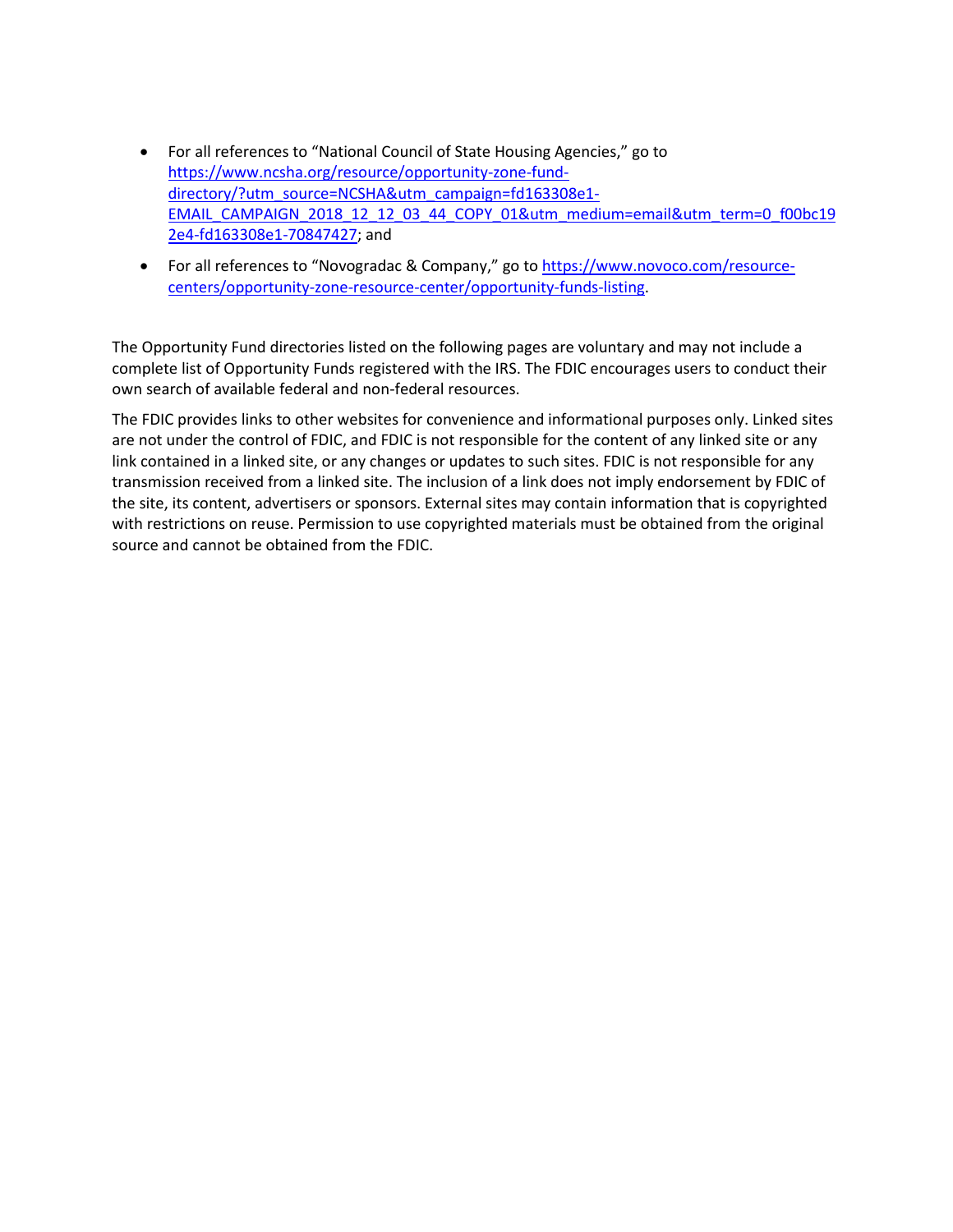## California

### **FDIC-Insured Financial Institutions, Opportunity Zones, and Opportunity Funds**

 designated as Opportunity Zones in 57 counties. There are 24 census tracts designated as Opportunity Zones on Tribal [Resources.](https://www.cdfifund.gov/Pages/Opportunity-Zones.aspx)" State-specific Opportunity Zone information is found on California's [website,](https://opzones.ca.gov/) In California, there are 879 census tracts Lands. For a detailed list of census tracts by state, go to the U.S. Department of the Treasury's CDFI Fund's ["Opportunity Zone](https://www.cdfifund.gov/Pages/Opportunity-Zones.aspx)  [https://opzones.ca.gov/.](https://opzones.ca.gov/)

 community banks, three MDIs, and one CDFI and CDFI banks), there are another 22 banks There are 114 community banks, 36 MDIs, and 11 CDFI banks headquartered in California, as of March 31, 2019. Of these, there are 15 bank that are headquartered in an Opportunity Zone. Together, they have 144 branches in Opportunity Zones. Of all FDICsupervised banks in the state (excluding MDIs headquartered in an Opportunity Zone. For

| Census tracts in OZs                                                           | 879          |
|--------------------------------------------------------------------------------|--------------|
| <b>Counties with OZs</b>                                                       | 57           |
| Tribal Land OZ census tracts                                                   | 24           |
| Community banks headquartered in state                                         | 114          |
| MDIs headquartered in state                                                    | 36           |
| CDFI banks headquartered in state                                              | 11           |
| Community banks headquartered in OZs                                           | 15           |
| MDIs headquartered in OZs                                                      | 3            |
| CDFI banks headquartered in OZs                                                | $\mathbf{1}$ |
| Community bank branches in OZs                                                 | 95           |
| MDI branches in OZs                                                            | 43           |
| CDFI bank branches in OZs                                                      | 6            |
| FDIC-supervised banks headquartered in OZs                                     | 22           |
| Number of national Qualified Opportunity Funds                                 | 71           |
| Number of Qualified Opportunity Funds with an<br>investment focus on the state | 15           |

economic conditions in each state in its "EDIC State Profiles." Annually, the FDIC provides a summary of the most current list of financial institutions, the FDIC provides a quarterly summary of banking and deposits, which includes branch data in its ["Summary of Deposits—Annual Survey of Branch Office](https://www.fdic.gov/regulations/resources/call/sod.html)  [Deposits.](https://www.fdic.gov/regulations/resources/call/sod.html)"

 compiling a voluntary list of Opportunity Funds that include information on the size of the Opportunity purposes, here are links to two of the Opportunity Fund Directories. The IRS has not yet released a list of registered Opportunity Funds; however several groups are Fund, geographic focus, investment focus, and contact information. As of September 2019, these directories reported that there are over 70 national Opportunity Funds, several regional Opportunity Funds, and 15 Opportunity Funds that have an investment focus on California. For informational

- [National Council of State Housing Agencies](https://www.ncsha.org/resource/opportunity-zone-fund-directory/?utm_source=NCSHA&utm_campaign=fd163308e1-EMAIL_CAMPAIGN_2018_12_12_03_44_COPY_01&utm_medium=email&utm_term=0_f00bc192e4-fd163308e1-70847427)
- [Novogradac & Company](https://www.novoco.com/resource-centers/opportunity-zone-resource-center/opportunity-funds-listing)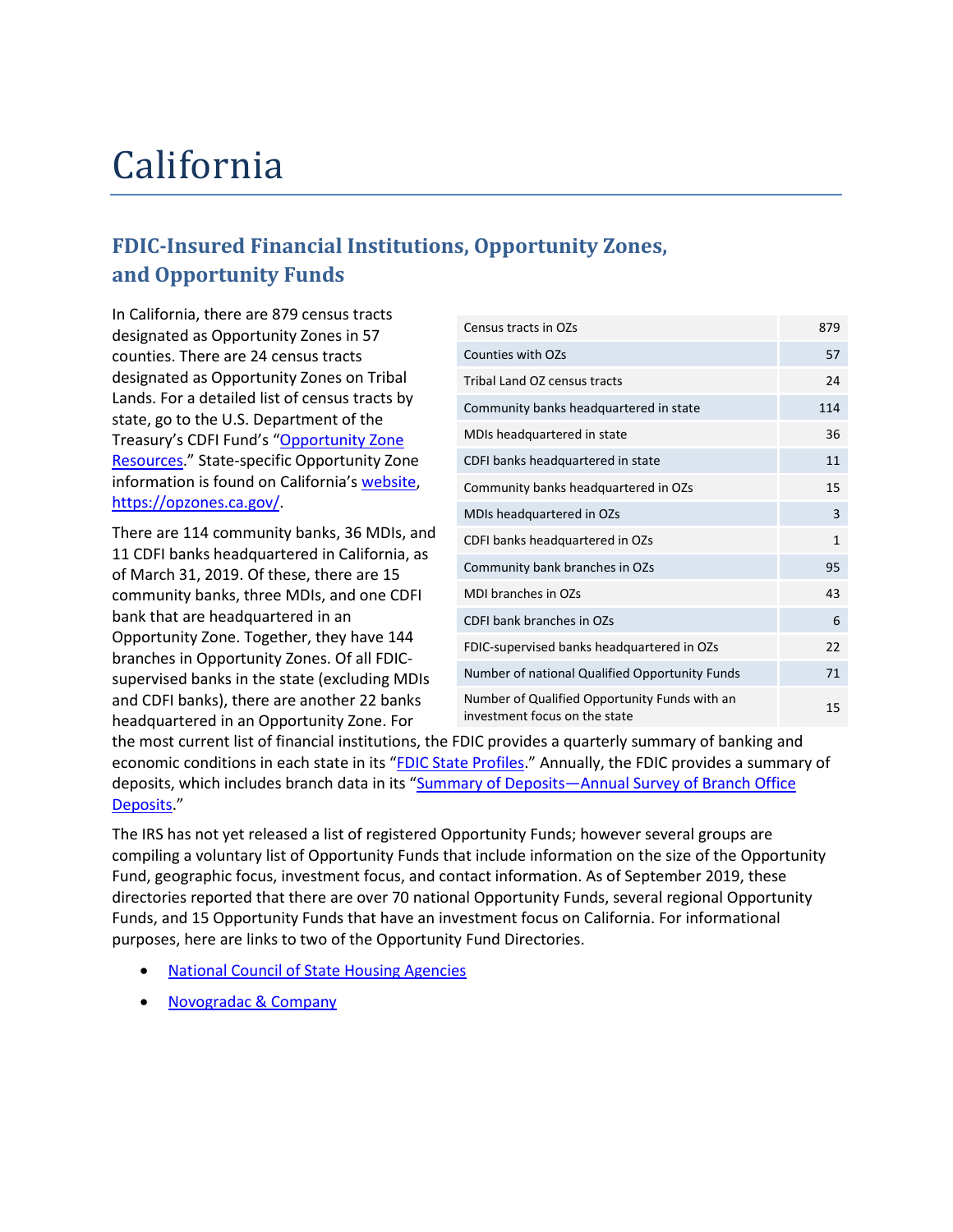## Georgia

### **FDIC-Insured Financial Institutions, Opportunity Zones, and Opportunity Funds**

 designated as Opportunity Zones in 79 detailed list of census tracts by state, go to In Georgia, there are 260 census tracts counties. There is one census tract designated as an Opportunity Zone on Tribal Lands. For a the U.S. Department of the Treasury's CDFI Fund's ["Opportunity Zone Resources.](https://www.cdfifund.gov/Pages/Opportunity-Zones.aspx)" Statespecific Opportunity Zone information is found on Georgia'[s website,](https://www.dca.ga.gov/community-economic-development/incentive-programs/state-opportunity-zones) [https://www.dca.ga.gov/community](https://www.dca.ga.gov/community-economic-development/incentive-programs/state-opportunity-zones)[economic-development/incentive](https://www.dca.ga.gov/community-economic-development/incentive-programs/state-opportunity-zones)[programs/state-opportunity-zones.](https://www.dca.ga.gov/community-economic-development/incentive-programs/state-opportunity-zones)

 There are 160 community banks, eight MDIs, Georgia, as of March 31, 2019. Of these, and two CDFI banks headquartered in there are 45 community banks, one MDI, and one CDFI bank that are headquartered in an Opportunity Zone. Together, they have 146 branches in Opportunity Zones. Of all FDICsupervised banks in the state (excluding MDIs

| Census tracts in OZs                                                           | 260            |
|--------------------------------------------------------------------------------|----------------|
| Counties with OZs                                                              | 79             |
| Tribal Land OZ census tracts                                                   | $\mathbf{1}$   |
| Community banks headquartered in state                                         | 160            |
| MDIs headquartered in state                                                    | 8              |
| CDFI banks headquartered in state                                              | $\overline{2}$ |
| Community banks headquartered in OZs                                           | 45             |
| MDIs headquartered in OZs                                                      | $\mathbf{1}$   |
| CDFI banks headquartered in OZs                                                | $\mathbf{1}$   |
| Community bank branches in OZs                                                 | 142            |
| MDI branches in OZs                                                            | 3              |
| CDFI bank branches in OZs                                                      | 1              |
| FDIC-supervised banks headquartered in OZs                                     | 47             |
| Number of national Qualified Opportunity Funds                                 | 71             |
| Number of Qualified Opportunity Funds with an<br>investment focus on the state | 12             |

 and CDFI banks), there are another 47 banks headquartered in an Opportunity Zone. For the most conditions in each state in its "**FDIC State Profiles**." Annually, the FDIC provides a summary of deposits, current list of financial institutions, the FDIC provides a quarterly summary of banking and economic which includes branch data in its ["Summary of Deposits—Annual Survey of Branch Office Deposits.](https://www.fdic.gov/regulations/resources/call/sod.html)"

 compiling a voluntary list of Opportunity Funds that include information on the size of the Opportunity here are links to two of the Opportunity Fund Directories. The IRS has not yet released a list of registered Opportunity Funds; however several groups are Fund, geographic focus, investment focus, and contact information. As of September 2019, these directories reported that there are over 70 national Opportunity Funds, several regional Opportunity Funds, and 12 Opportunity Funds that have an investment focus on Georgia. For informational purposes,

- [National Council of State Housing Agencies](https://www.ncsha.org/resource/opportunity-zone-fund-directory/?utm_source=NCSHA&utm_campaign=fd163308e1-EMAIL_CAMPAIGN_2018_12_12_03_44_COPY_01&utm_medium=email&utm_term=0_f00bc192e4-fd163308e1-70847427)
- [Novogradac & Company](https://www.novoco.com/resource-centers/opportunity-zone-resource-center/opportunity-funds-listing)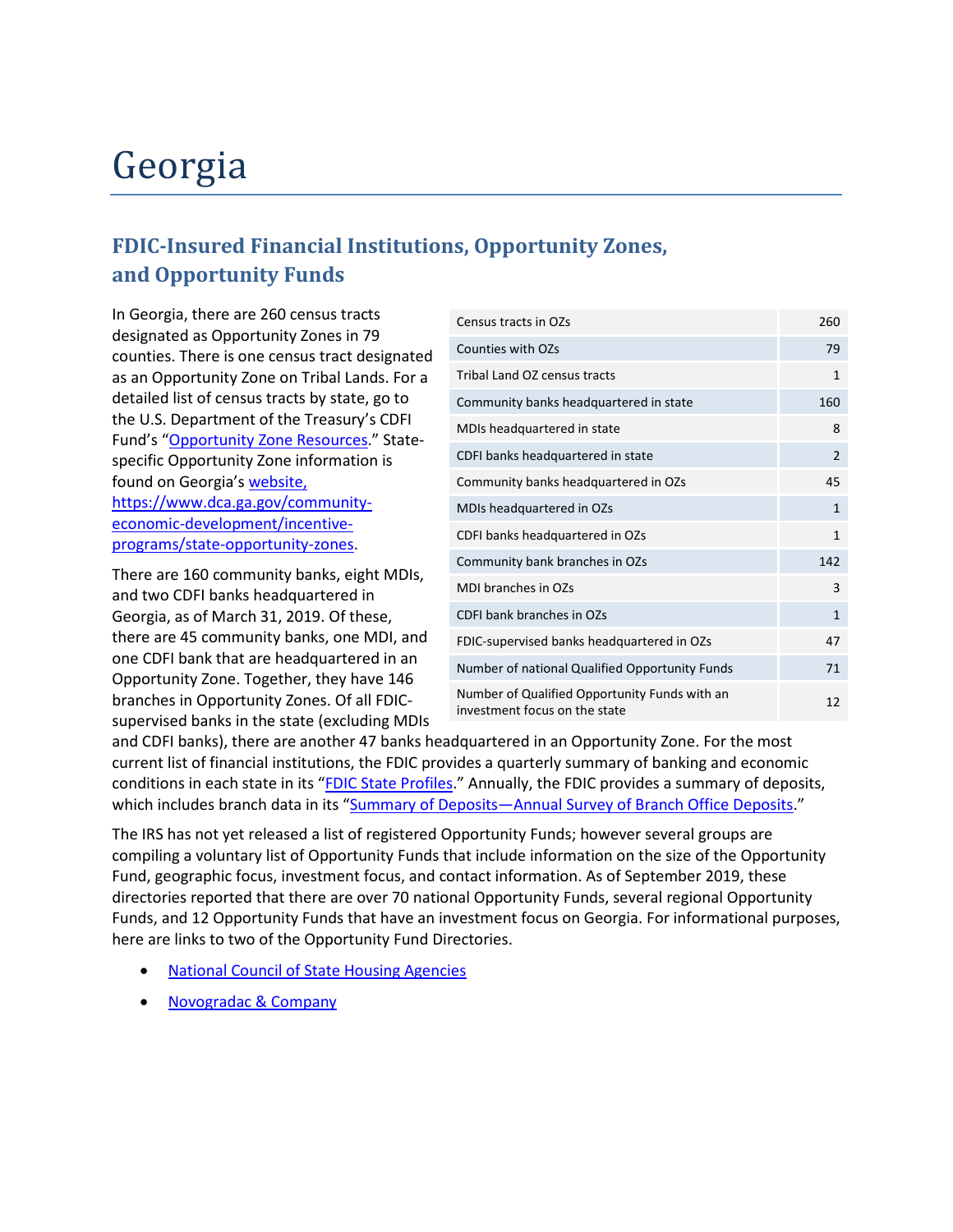### Kansas

### **FDIC-Insured Financial Institutions, Opportunity Zones, and Opportunity Funds**

 as Opportunity Zones in 35 counties. There is one by state, go to the U.S. Department of the [Resources.](https://www.cdfifund.gov/Pages/Opportunity-Zones.aspx)" State-specific Opportunity Zone information is found on Kansas' [website,](https://www.kansascommerce.gov/programs-services/federal-opportunity-zones/opportunity-zones-map/) In Kansas, there are 74 census tracts designated census tract designated as an Opportunity Zone on Tribal Lands. For a detailed list of census tracts Treasury's CDFI Fund's ["Opportunity Zone](https://www.cdfifund.gov/Pages/Opportunity-Zones.aspx)  [https://www.kansascommerce.gov/programs](https://www.kansascommerce.gov/programs-services/federal-opportunity-zones/opportunity-zones-map/)[services/federal-opportunity-zones/opportunity](https://www.kansascommerce.gov/programs-services/federal-opportunity-zones/opportunity-zones-map/)[zones-map/.](https://www.kansascommerce.gov/programs-services/federal-opportunity-zones/opportunity-zones-map/)

There are 225 community banks and one MDI headquartered in Kansas, as of March 31, 2019. Of these, there are 35 community banks that are headquartered in an Opportunity Zone. Together, they have 120 branches in Opportunity Zones. Of all FDIC-supervised banks in the state (excluding MDIs and CDFI banks), there are another 37 banks headquartered in an Opportunity Zone. For the most current list of financial institutions, the FDIC

| Census tracts in OZs                                                           | 74             |
|--------------------------------------------------------------------------------|----------------|
| Counties with OZs                                                              | 35             |
| Tribal Land OZ census tracts                                                   | $\mathbf{1}$   |
| Community banks headquartered in state                                         | 225            |
| MDIs headquartered in state                                                    | $\mathbf{1}$   |
| CDFI banks headquartered in state                                              | $\Omega$       |
| Community banks headquartered in OZs                                           | 35             |
| MDIs headquartered in OZs                                                      | $\Omega$       |
| CDFI banks headquartered in OZs                                                | 0              |
| Community bank branches in OZs                                                 | 120            |
| MDI branches in OZs                                                            | $\Omega$       |
| CDFI bank branches in OZs                                                      | $\Omega$       |
| FDIC-supervised banks headquartered in OZs                                     | 37             |
| Number of national Qualified Opportunity Funds                                 | 71             |
| Number of Qualified Opportunity Funds with an<br>investment focus on the state | $\overline{2}$ |

[Profiles.](https://www.fdic.gov/bank/analytical/stateprofile/)" Annually, the FDIC provides a summary of deposits, which includes branch data in its provides a quarterly summary of banking and economic conditions in each state in its ["FDIC State](https://www.fdic.gov/bank/analytical/stateprofile/)  ["Summary of Deposits—Annual Survey of Branch Office Deposits.](https://www.fdic.gov/regulations/resources/call/sod.html)"

 compiling a voluntary list of Opportunity Funds that include information on the size of the Opportunity purposes, here are links to two of the Opportunity Fund Directories. The IRS has not yet released a list of registered Opportunity Funds; however several groups are Fund, geographic focus, investment focus, and contact information. As of September 2019, these directories reported that there are over 70 national Opportunity Funds, several regional Opportunity Funds, and two Opportunity Funds that have an investment focus on Kansas. For informational

- **National Council of State Housing Agencies**
- [Novogradac & Company](https://www.novoco.com/resource-centers/opportunity-zone-resource-center/opportunity-funds-listing)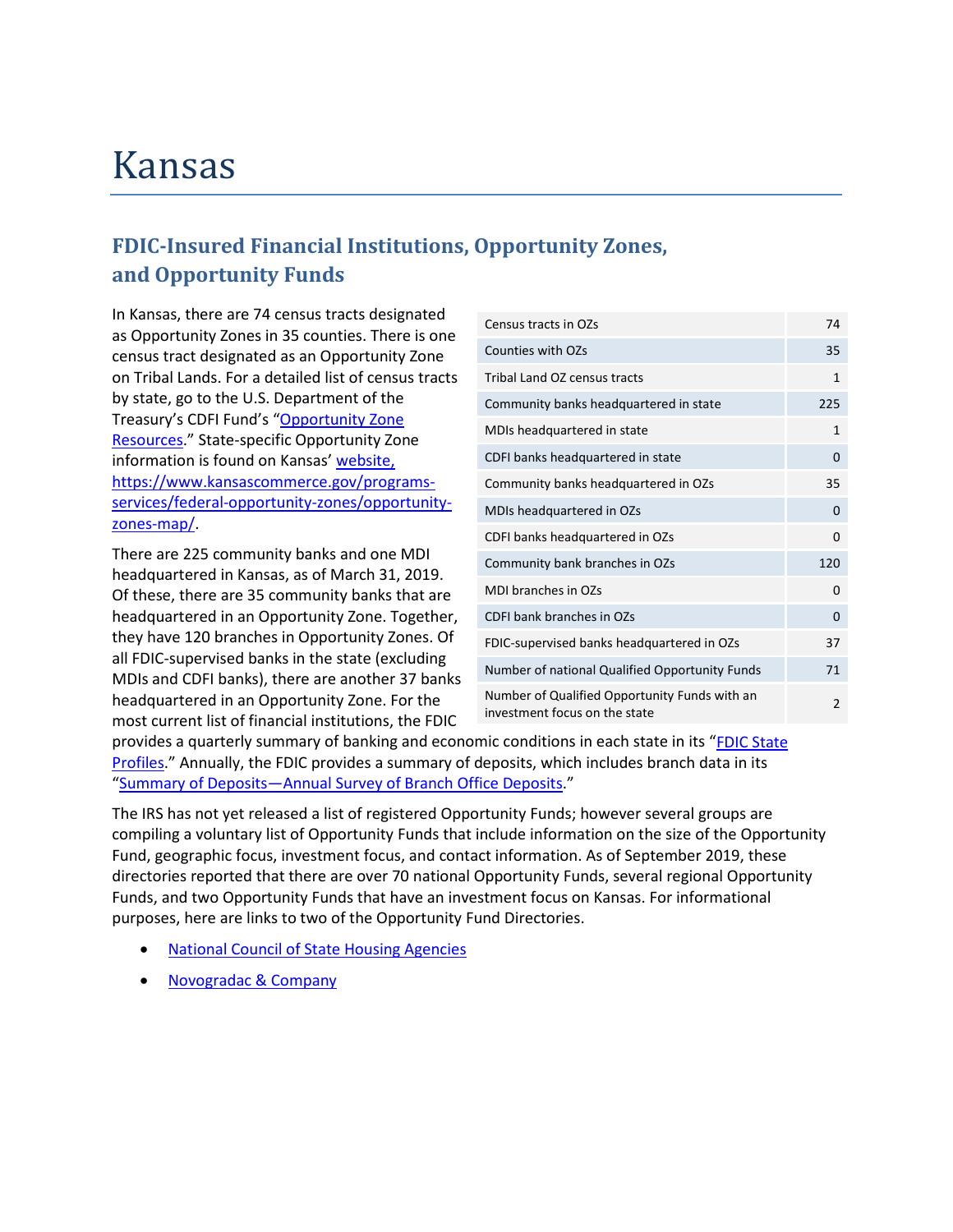## Kentucky

### **FDIC-Insured Financial Institutions, Opportunity Zones, and Opportunity Funds**

 designated as Opportunity Zones in 84 counties. In Kentucky, there are 144 census tracts There are no census tracts designated as Opportunity Zones on Tribal Lands. For a detailed list of census tracts by state, go to the U.S. Department of the Treasury's CDFI Fund's ["Opportunity Zone Resources.](https://www.cdfifund.gov/Pages/Opportunity-Zones.aspx)" State-specific Opportunity Zone information is found on Kentucky'[s website,](https://kydlgweb.ky.gov/Articles/16_articleView.cfm?NewsID=496)

[https://kydlgweb.ky.gov/Articles/16\\_articleView.cf](https://kydlgweb.ky.gov/Articles/16_articleView.cfm?NewsID=496)  [m?NewsID=496.](https://kydlgweb.ky.gov/Articles/16_articleView.cfm?NewsID=496)

 one CDFI bank headquartered in Kentucky, as of banks, one MDI, and one CDFI bank that are There are 143 community banks, one MDI, and March 31, 2019. Of these, there are 36 community headquartered in an Opportunity Zone. Together, they have 202 branches in Opportunity Zones. Of all FDIC-supervised banks in the state (excluding MDIs and CDFI banks), there are another 43 banks headquartered in an Opportunity Zone. For the most current list of financial institutions, the FDIC

| Census tracts in OZs                                                           | 144          |
|--------------------------------------------------------------------------------|--------------|
| Counties with OZs                                                              | 84           |
| Tribal Land OZ census tracts                                                   | 0            |
| Community banks headquartered in state                                         | 143          |
| MDIs headquartered in state                                                    | 1            |
| CDFI banks headquartered in state                                              | $\mathbf{1}$ |
| Community banks headquartered in OZs                                           | 36           |
| MDIs headquartered in OZs                                                      | $\mathbf{1}$ |
| CDFI banks headquartered in OZs                                                | 1            |
| Community bank branches in OZs                                                 | 200          |
| MDI branches in OZs                                                            | $\mathbf{1}$ |
| CDFI bank branches in OZs                                                      | $\mathbf{1}$ |
| FDIC-supervised banks headquartered in OZs                                     | 43           |
| Number of national Qualified Opportunity Funds                                 | 71           |
| Number of Qualified Opportunity Funds with an<br>investment focus on the state | 3            |

provides a quarterly summary of banking and economic conditions in each state in its ["FDIC State](https://www.fdic.gov/bank/analytical/stateprofile/)  [Profiles.](https://www.fdic.gov/bank/analytical/stateprofile/)" Annually, the FDIC provides a summary of deposits, which includes branch data in its ["Summary of Deposits—Annual Survey of Branch Office Deposits.](https://www.fdic.gov/regulations/resources/call/sod.html)"

 compiling a voluntary list of Opportunity Funds that include information on the size of the Opportunity Funds, and three Opportunity Funds that have an investment focus on Kentucky. For informational purposes, here are links to two of the Opportunity Fund Directories. The IRS has not yet released a list of registered Opportunity Funds; however several groups are Fund, geographic focus, investment focus, and contact information. As of September 2019, these directories reported that there are over 70 national Opportunity Funds, several regional Opportunity

- [National Council of State Housing Agencies](https://www.ncsha.org/resource/opportunity-zone-fund-directory/?utm_source=NCSHA&utm_campaign=fd163308e1-EMAIL_CAMPAIGN_2018_12_12_03_44_COPY_01&utm_medium=email&utm_term=0_f00bc192e4-fd163308e1-70847427)
- [Novogradac & Company](https://www.novoco.com/resource-centers/opportunity-zone-resource-center/opportunity-funds-listing)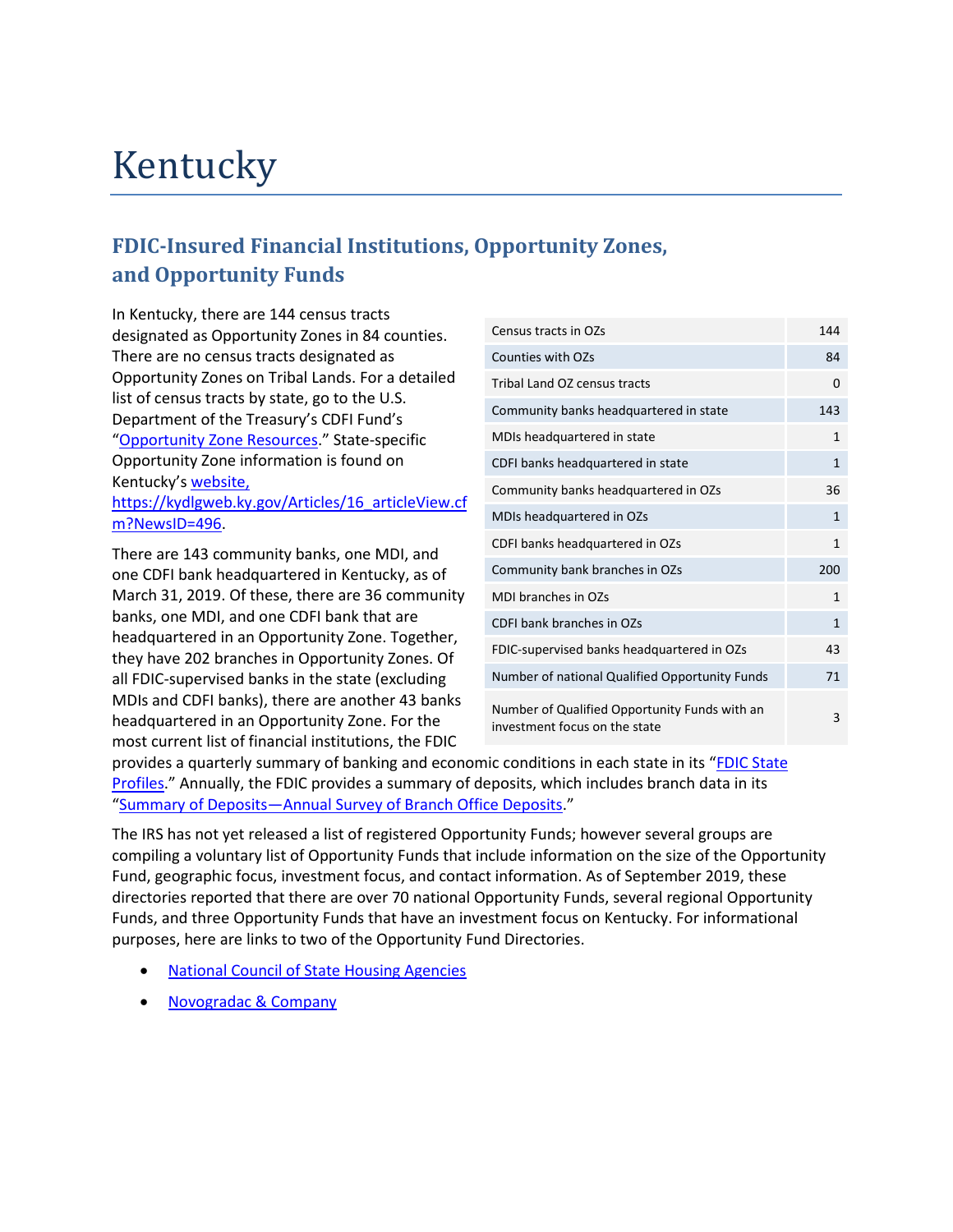## Michigan

### **FDIC-Insured Financial Institutions, Opportunity Zones, and Opportunity Funds**

 designated as Opportunity Zones in 81 counties. In Michigan, there are 288 census tracts There are nine census tracts designated as Opportunity Zones on Tribal Lands. For a detailed list of census tracts by state, go to the U.S. Department of the Treasury's CDFI Fund's ["Opportunity Zone Resources.](https://www.cdfifund.gov/Pages/Opportunity-Zones.aspx)" State-specific Opportunity Zone information is found on Michigan'[s website,](https://www.michigan.gov/mshda/0,4641,7-141-5587_85624---,00.html)

[https://www.michigan.gov/mshda/0,4641,7-141-](https://www.michigan.gov/mshda/0,4641,7-141-5587_85624---,00.html) [5587\\_85624---,00.html.](https://www.michigan.gov/mshda/0,4641,7-141-5587_85624---,00.html)

 There are 87 community banks, one MDI, and one CDFI bank headquartered in Michigan, as of March 31, 2019. Of these, there are 28 community banks, one MDI, and one CDFI bank that are headquartered in an Opportunity Zone. Together, they have 141 branches in Opportunity Zones. Of all FDIC-supervised banks in the state (excluding MDIs and CDFI banks), there are another 29 banks headquartered in an Opportunity Zone. For the most current list of financial institutions, the FDIC

| Census tracts in OZs                                                           | 288            |
|--------------------------------------------------------------------------------|----------------|
| <b>Counties with OZs</b>                                                       | 81             |
| Tribal Land OZ census tracts                                                   | 9              |
| Community banks headquartered in state                                         | 87             |
| MDIs headquartered in state                                                    | $\mathbf{1}$   |
| CDFI banks headquartered in state                                              | 1              |
| Community banks headquartered in OZs                                           | 28             |
| MDIs headquartered in OZs                                                      | 1              |
| CDFI banks headquartered in OZs                                                | $\mathbf{1}$   |
| Community bank branches in OZs                                                 | 137            |
| MDI branches in OZs                                                            | $\overline{2}$ |
| CDFI bank branches in OZs                                                      | 2              |
| FDIC-supervised banks headquartered in OZs                                     | 29             |
| Number of national Qualified Opportunity Funds                                 | 71             |
| Number of Qualified Opportunity Funds with an<br>investment focus on the state | 10             |

[Profiles.](https://www.fdic.gov/bank/analytical/stateprofile/)" Annually, the FDIC provides a summary of deposits, which includes branch data in its provides a quarterly summary of banking and economic conditions in each state in its ["FDIC State](https://www.fdic.gov/bank/analytical/stateprofile/)  ["Summary of Deposits—Annual Survey of Branch Office Deposits.](https://www.fdic.gov/regulations/resources/call/sod.html)"

 compiling a voluntary list of Opportunity Funds that include information on the size of the Opportunity purposes, here are links to two of the Opportunity Fund Directories. The IRS has not yet released a list of registered Opportunity Funds; however several groups are Fund, geographic focus, investment focus, and contact information. As of September 2019, these directories reported that there are over 70 national Opportunity Funds, several regional Opportunity Funds, and 10 Opportunity Funds that have an investment focus on Michigan. For informational

- [National Council of State Housing Agencies](https://www.ncsha.org/resource/opportunity-zone-fund-directory/?utm_source=NCSHA&utm_campaign=fd163308e1-EMAIL_CAMPAIGN_2018_12_12_03_44_COPY_01&utm_medium=email&utm_term=0_f00bc192e4-fd163308e1-70847427)
- [Novogradac & Company](https://www.novoco.com/resource-centers/opportunity-zone-resource-center/opportunity-funds-listing)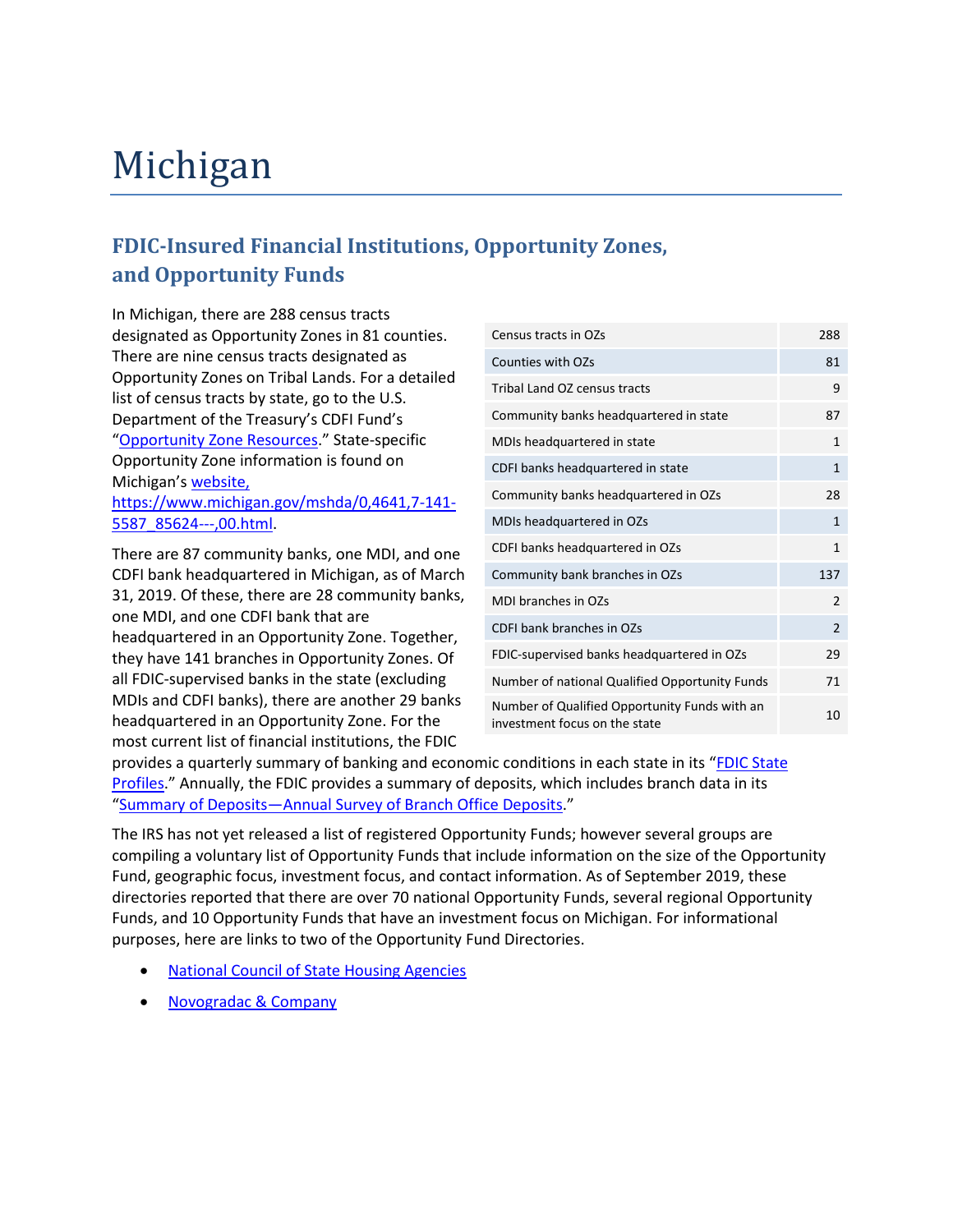## New Hampshire

### **FDIC-Insured Financial Institutions, Opportunity Zones, and Opportunity Funds**

 designated as Opportunity Zones in 10 counties. In New Hampshire, there are 27 census tracts There are no census tracts designated as Opportunity Zones on Tribal Lands. For a detailed list of census tracts by state, go to the U.S. Department of the Treasury's CDFI Fund's ["Opportunity Zone Resources.](https://www.cdfifund.gov/Pages/Opportunity-Zones.aspx)" State-specific Opportunity Zone information is found on New Hampshire's [website,](https://www.nheconomy.com/grow/opportunity-zones)

[https://www.nheconomy.com/grow/opportunity](https://www.nheconomy.com/grow/opportunity-zones)[zones.](https://www.nheconomy.com/grow/opportunity-zones)

There are 17 community banks headquartered in New Hampshire, as of March 31, 2019. Of these, there are four community banks that are headquartered in an Opportunity Zone. Together, they have 43 branches in Opportunity Zones. Of all FDIC-supervised banks in the state (excluding MDIs and CDFI banks), there are another four banks headquartered in an Opportunity Zone. For the most current list of financial institutions, the FDIC

| Census tracts in OZs                                                           | 27             |
|--------------------------------------------------------------------------------|----------------|
| Counties with OZs                                                              | 10             |
| Tribal Land OZ census tracts                                                   | 0              |
| Community banks headquartered in state                                         | 17             |
| MDIs headquartered in state                                                    | 0              |
| CDFI banks headquartered in state                                              | 0              |
| Community banks headquartered in OZs                                           | 4              |
| MDIs headquartered in OZs                                                      | 0              |
| CDFI banks headquartered in OZs                                                | 0              |
| Community bank branches in OZs                                                 | 43             |
| MDI branches in OZs                                                            | $\Omega$       |
| CDFI bank branches in OZs                                                      | $\Omega$       |
| FDIC-supervised banks headquartered in OZs                                     | 4              |
| Number of national Qualified Opportunity Funds                                 | 71             |
| Number of Qualified Opportunity Funds with an<br>investment focus on the state | $\overline{2}$ |

[Profiles.](https://www.fdic.gov/bank/analytical/stateprofile/)" Annually, the FDIC provides a summary of deposits, which includes branch data in its provides a quarterly summary of banking and economic conditions in each state in its ["FDIC State](https://www.fdic.gov/bank/analytical/stateprofile/)  ["Summary of Deposits—Annual Survey of Branch Office Deposits.](https://www.fdic.gov/regulations/resources/call/sod.html)"

 compiling a voluntary list of Opportunity Funds that include information on the size of the Opportunity purposes, here are links to two of the Opportunity Fund Directories. The IRS has not yet released a list of registered Opportunity Funds; however several groups are Fund, geographic focus, investment focus, and contact information. As of September 2019, these directories reported that there are over 70 national Opportunity Funds, several regional Opportunity Funds, and two Opportunity Funds that have an investment focus on New Hampshire. For informational

- **National Council of State Housing Agencies**
- [Novogradac & Company](https://www.novoco.com/resource-centers/opportunity-zone-resource-center/opportunity-funds-listing)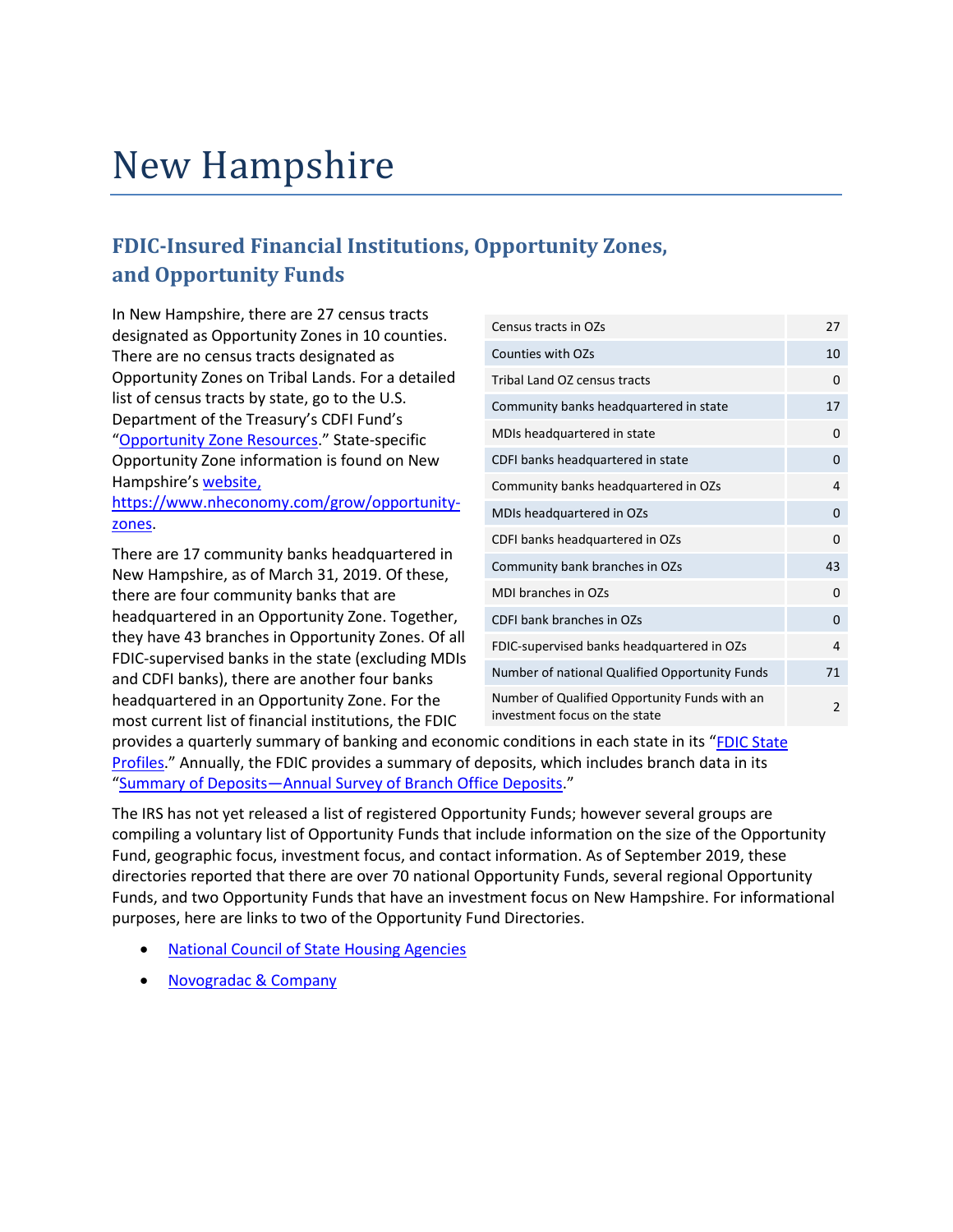## New Mexico

### **FDIC-Insured Financial Institutions, Opportunity Zones, and Opportunity Funds**

 designated as Opportunity Zones in 22 counties. There are 18 census tracts designated as In New Mexico, there are 63 census tracts Opportunity Zones on Tribal Lands. For a detailed list of census tracts by state, go to the U.S. Department of the Treasury's CDFI Fund's ["Opportunity Zone Resources.](https://www.cdfifund.gov/Pages/Opportunity-Zones.aspx)" State-specific Opportunity Zone information is found on New Mexico's [website, https://gonm.biz/business](https://gonm.biz/business-development/edd-programs-for-business/finance-development/opportunity-zones)[development/edd-programs-for](https://gonm.biz/business-development/edd-programs-for-business/finance-development/opportunity-zones)[business/finance-development/opportunity](https://gonm.biz/business-development/edd-programs-for-business/finance-development/opportunity-zones)[zones.](https://gonm.biz/business-development/edd-programs-for-business/finance-development/opportunity-zones)

 2019. Of these, there are 10 community banks There are 34 community banks and one MDI headquartered in New Mexico, as of March 31, that are headquartered in an Opportunity Zone. Together, they have 31 branches in Opportunity Zones. Of all FDIC-supervised banks in the state (excluding MDIs and CDFI banks), there are another 12 banks headquartered in an

| Census tracts in OZs                                                           | 63             |
|--------------------------------------------------------------------------------|----------------|
| Counties with OZs                                                              | 22             |
| Tribal Land OZ census tracts                                                   | 18             |
| Community banks headquartered in state                                         | 34             |
| MDIs headquartered in state                                                    | $\mathbf{1}$   |
| CDFI banks headquartered in state                                              | 0              |
| Community banks headquartered in OZs                                           | 10             |
| MDIs headquartered in OZs                                                      | 0              |
| CDFI banks headquartered in OZs                                                | 0              |
| Community bank branches in OZs                                                 | 31             |
| MDI branches in OZs                                                            | 0              |
| CDFI bank branches in OZs                                                      | $\Omega$       |
| FDIC-supervised banks headquartered in OZs                                     | 12             |
| Number of national Qualified Opportunity Funds                                 | 71             |
| Number of Qualified Opportunity Funds with an<br>investment focus on the state | $\overline{2}$ |

**[Survey of Branch Office Deposits.](https://www.fdic.gov/regulations/resources/call/sod.html)"** Opportunity Zone. For the most current list of financial institutions, the FDIC provides a quarterly summary of banking and economic conditions in each state in its ["FDIC State Profiles.](https://www.fdic.gov/bank/analytical/stateprofile/)" Annually, the FDIC provides a summary of deposits, which includes branch data in its ["Summary of Deposits—Annual](https://www.fdic.gov/regulations/resources/call/sod.html) 

 compiling a voluntary list of Opportunity Funds that include information on the size of the Opportunity purposes, here are links to two of the Opportunity Fund Directories. The IRS has not yet released a list of registered Opportunity Funds; however several groups are Fund, geographic focus, investment focus, and contact information. As of September 2019, these directories reported that there are over 70 national Opportunity Funds, several regional Opportunity Funds, and two Opportunity Funds that have an investment focus on New Mexico. For informational

- [National Council of State Housing Agencies](https://www.ncsha.org/resource/opportunity-zone-fund-directory/?utm_source=NCSHA&utm_campaign=fd163308e1-EMAIL_CAMPAIGN_2018_12_12_03_44_COPY_01&utm_medium=email&utm_term=0_f00bc192e4-fd163308e1-70847427)
- [Novogradac & Company](https://www.novoco.com/resource-centers/opportunity-zone-resource-center/opportunity-funds-listing)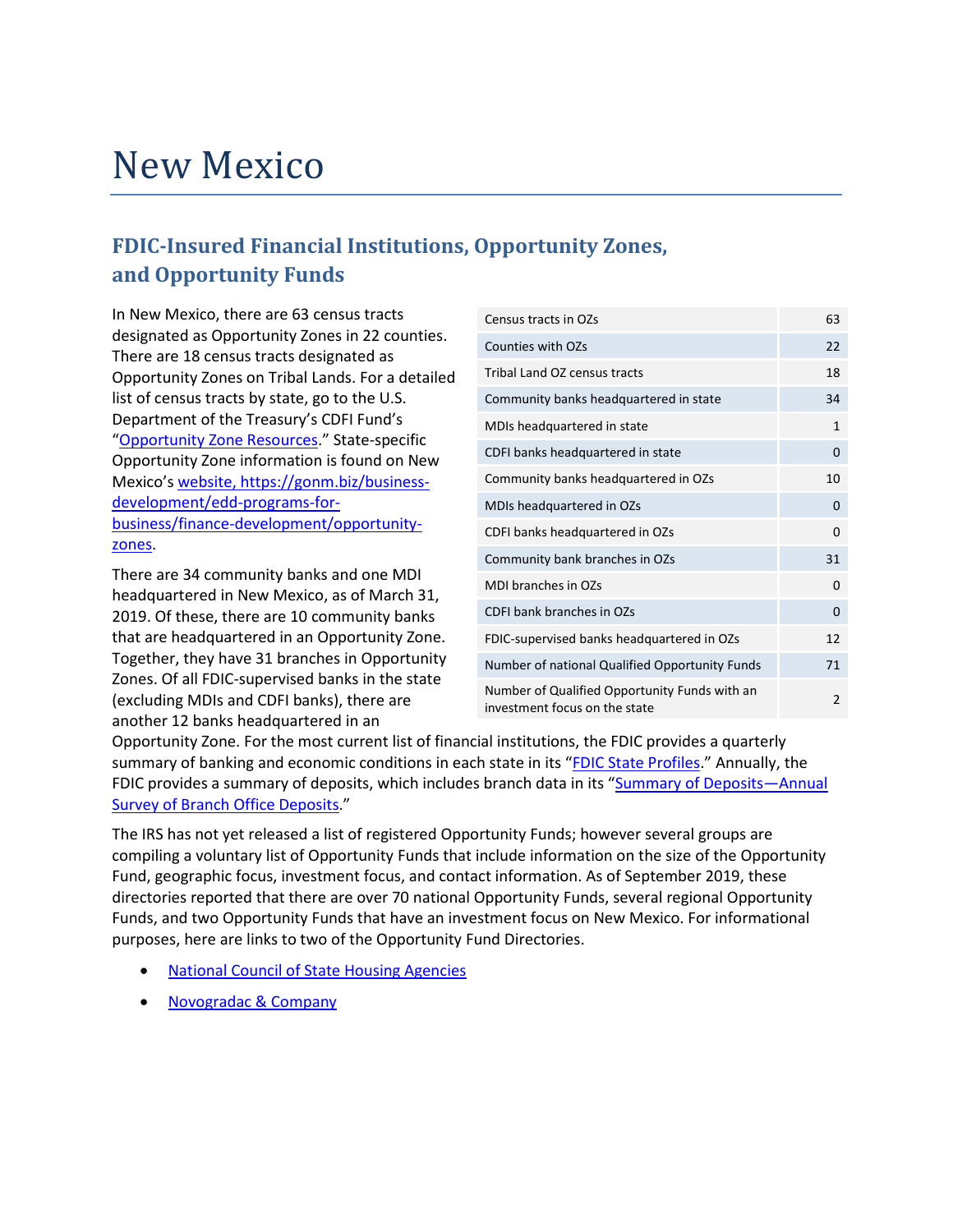## North Carolina

### **FDIC-Insured Financial Institutions, Opportunity Zones, and Opportunity Funds**

 designated as Opportunity Zones in 100 counties. There are 29 census tracts designated as Opportunity Zones on Tribal [Resources.](https://www.cdfifund.gov/Pages/Opportunity-Zones.aspx)" State-specific Opportunity Zone information is found on North Carolina's In North Carolina, there are 252 census tracts Lands. For a detailed list of census tracts by state, go to the U.S. Department of the Treasury's CDFI Fund's ["Opportunity Zone](https://www.cdfifund.gov/Pages/Opportunity-Zones.aspx)  [website, https://public.nccommerce.com/oz/.](https://public.nccommerce.com/oz/)

 There are 39 community banks, two MDIs, and are eight community banks and one MDI that one CDFI bank headquartered in North Carolina, as of March 31, 2019. Of these, there are headquartered in an Opportunity Zone. Together, they have 63 branches in Opportunity Zones. Of all FDIC-supervised banks in the state (excluding MDIs and CDFI banks), there are another nine banks headquartered in an Opportunity Zone. For

| Census tracts in OZs                                                           | 252          |
|--------------------------------------------------------------------------------|--------------|
| Counties with OZs                                                              | 100          |
| Tribal Land OZ census tracts                                                   | 29           |
| Community banks headquartered in state                                         | 39           |
| MDIs headquartered in state                                                    | 2            |
| CDFI banks headquartered in state                                              | $\mathbf{1}$ |
| Community banks headquartered in OZs                                           | 8            |
| MDIs headquartered in OZs                                                      | $\mathbf{1}$ |
| CDFI banks headquartered in OZs                                                | 0            |
| Community bank branches in OZs                                                 | 53           |
| MDI branches in OZs                                                            | 8            |
| CDFI bank branches in OZs                                                      | 2            |
| FDIC-supervised banks headquartered in OZs                                     | 9            |
| Number of national Qualified Opportunity Funds                                 | 71           |
| Number of Qualified Opportunity Funds with an<br>investment focus on the state | 16           |

economic conditions in each state in its "EDIC State Profiles." Annually, the FDIC provides a summary of the most current list of financial institutions, the FDIC provides a quarterly summary of banking and deposits, which includes branch data in its ["Summary of Deposits—Annual Survey of Branch Office](https://www.fdic.gov/regulations/resources/call/sod.html)  [Deposits.](https://www.fdic.gov/regulations/resources/call/sod.html)"

 compiling a voluntary list of Opportunity Funds that include information on the size of the Opportunity purposes, here are links to two of the Opportunity Fund Directories. The IRS has not yet released a list of registered Opportunity Funds; however several groups are Fund, geographic focus, investment focus, and contact information. As of September 2019, these directories reported that there are over 70 national Opportunity Funds, several regional Opportunity Funds, and 16 Opportunity Funds that have an investment focus on North Carolina. For informational

- [National Council of State Housing Agencies](https://www.ncsha.org/resource/opportunity-zone-fund-directory/?utm_source=NCSHA&utm_campaign=fd163308e1-EMAIL_CAMPAIGN_2018_12_12_03_44_COPY_01&utm_medium=email&utm_term=0_f00bc192e4-fd163308e1-70847427)
- [Novogradac & Company](https://www.novoco.com/resource-centers/opportunity-zone-resource-center/opportunity-funds-listing)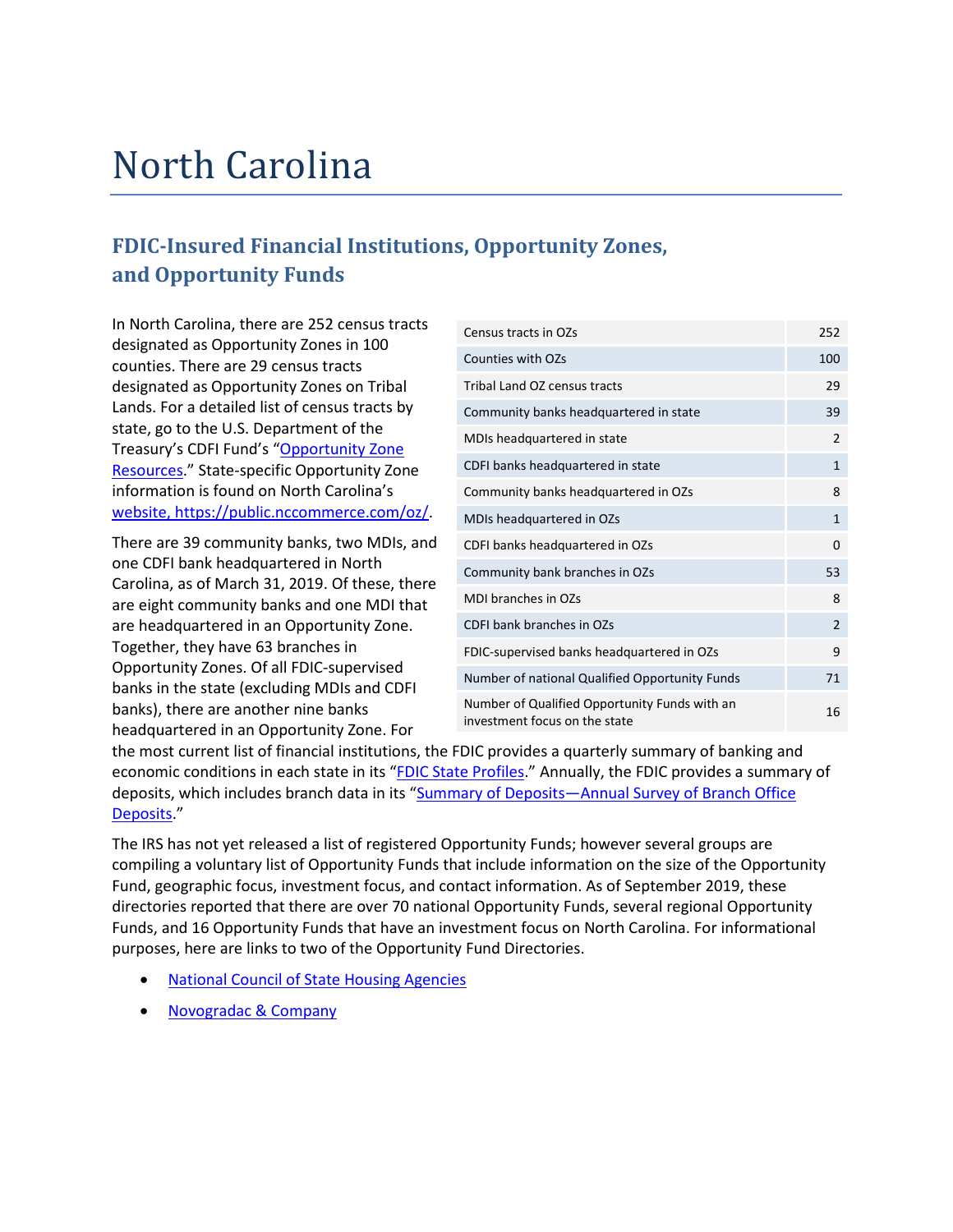## North Dakota

### **FDIC-Insured Financial Institutions, Opportunity Zones, and Opportunity Funds**

 In North Dakota, there are 25 census tracts designated as Opportunity Zones in 15 counties. There are six census tracts designated as Opportunity Zones on Tribal Lands. For a detailed list of census tracts by state, go to the U.S. Department of the Treasury's CDFI Fund's ["Opportunity Zone Resources.](https://www.cdfifund.gov/Pages/Opportunity-Zones.aspx)" State-specific Opportunity Zone information is found on North Dakota's [website,](https://www.business.nd.gov/finance/TaxIncentives/OpportunityZonesIncentive/)

[https://www.business.nd.gov/finance/TaxIncenti](https://www.business.nd.gov/finance/TaxIncentives/OpportunityZonesIncentive/)  [ves/OpportunityZonesIncentive/.](https://www.business.nd.gov/finance/TaxIncentives/OpportunityZonesIncentive/)

 2019. Of these, there are 13 community banks There are 75 community banks and one MDI headquartered in North Dakota, as of March 31, and one MDI that are headquartered in an Opportunity Zone. Together, they have 53 branches in Opportunity Zones. Of all FDICsupervised banks in the state (excluding MDIs and CDFI banks), there are another 13 banks headquartered in an Opportunity Zone. For the

| Census tracts in OZs                                                           | 25             |
|--------------------------------------------------------------------------------|----------------|
| Counties with OZs                                                              | 15             |
| Tribal Land OZ census tracts                                                   | 6              |
| Community banks headquartered in state                                         | 75             |
| MDIs headquartered in state                                                    | 1              |
| CDFI banks headquartered in state                                              | 0              |
| Community banks headquartered in OZs                                           | 13             |
| MDIs headquartered in OZs                                                      | $\mathbf{1}$   |
| CDFI banks headquartered in OZs                                                | 0              |
| Community bank branches in OZs                                                 | 52             |
| MDI branches in OZs                                                            | $\mathbf{1}$   |
| CDFI bank branches in OZs                                                      | 0              |
| FDIC-supervised banks headquartered in OZs                                     | 13             |
| Number of national Qualified Opportunity Funds                                 | 71             |
| Number of Qualified Opportunity Funds with an<br>investment focus on the state | $\overline{2}$ |

economic conditions in each state in its "**FDIC State Profiles**." Annually, the FDIC provides a summary of most current list of financial institutions, the FDIC provides a quarterly summary of banking and deposits, which includes branch data in its ["Summary of Deposits—Annual Survey of Branch Office](https://www.fdic.gov/regulations/resources/call/sod.html)  [Deposits.](https://www.fdic.gov/regulations/resources/call/sod.html)"

 compiling a voluntary list of Opportunity Funds that include information on the size of the Opportunity purposes, here are links to two of the Opportunity Fund Directories. The IRS has not yet released a list of registered Opportunity Funds; however several groups are Fund, geographic focus, investment focus, and contact information. As of September 2019, these directories reported that there are over 70 national Opportunity Funds, several regional Opportunity Funds, and two Opportunity Funds that have an investment focus on North Dakota. For informational

- [National Council of State Housing Agencies](https://www.ncsha.org/resource/opportunity-zone-fund-directory/?utm_source=NCSHA&utm_campaign=fd163308e1-EMAIL_CAMPAIGN_2018_12_12_03_44_COPY_01&utm_medium=email&utm_term=0_f00bc192e4-fd163308e1-70847427)
- [Novogradac & Company](https://www.novoco.com/resource-centers/opportunity-zone-resource-center/opportunity-funds-listing)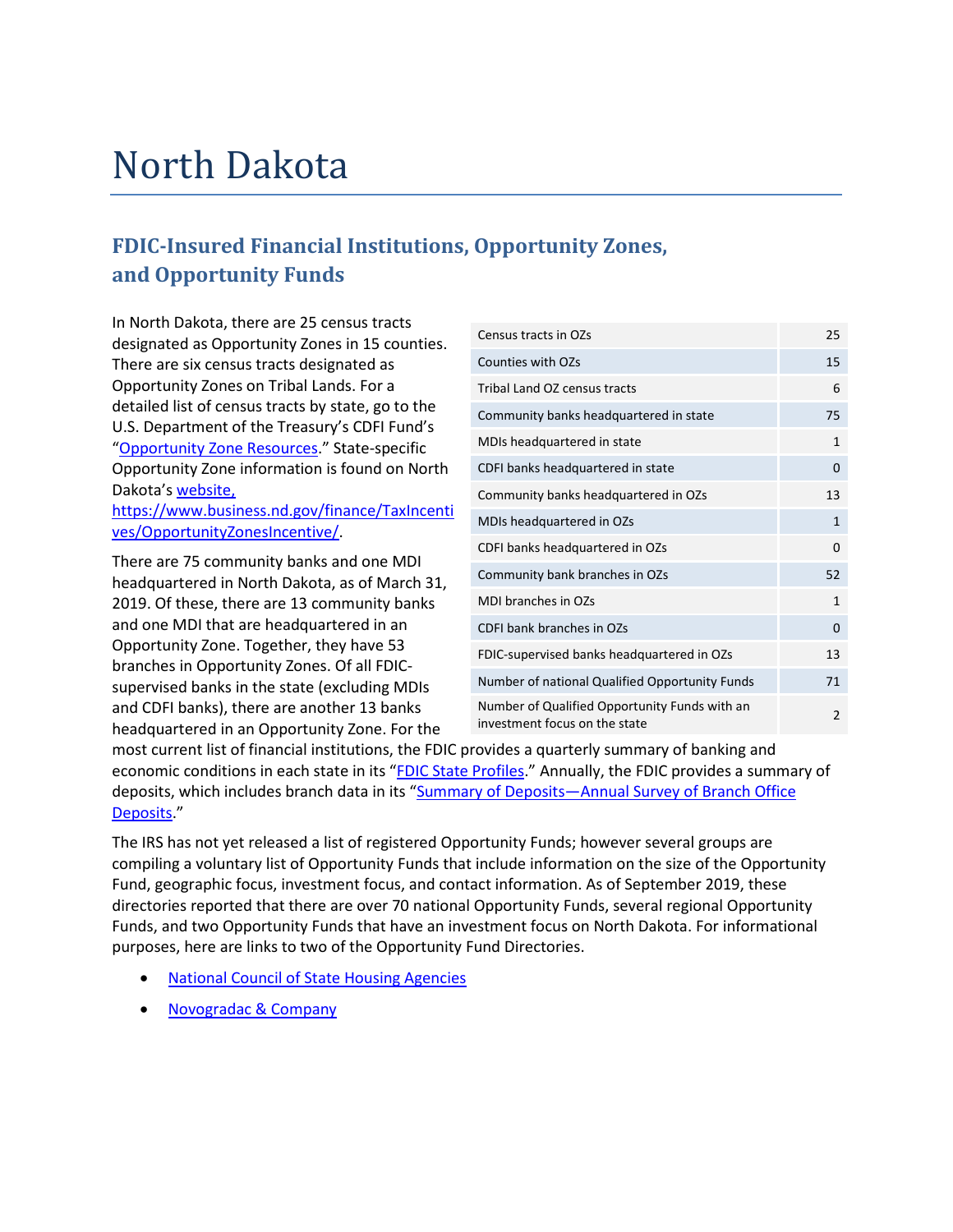## Ohio

### **FDIC-Insured Financial Institutions, Opportunity Zones, and Opportunity Funds**

 census tracts designated as Opportunity Zones on Tribal Lands. For a detailed list of census tracts by specific Opportunity Zone information is found on In Ohio, there are 320 census tracts designated as Opportunity Zones in 73 counties. There are no state, go to the U.S. Department of the Treasury's CDFI Fund's ["Opportunity Zone Resources.](https://www.cdfifund.gov/Pages/Opportunity-Zones.aspx)" State-Ohio's [website,](https://development.ohio.gov/bs/bs_censustracts.htm)

[https://development.ohio.gov/bs/bs\\_censustract](https://development.ohio.gov/bs/bs_censustracts.htm)  [s.htm.](https://development.ohio.gov/bs/bs_censustracts.htm)

There are 165 community banks headquartered in Ohio, as of March 31, 2019. Of these, there are 22 community banks that are headquartered in an Opportunity Zone. Together, they have 94 branches in Opportunity Zones. Of all FDICsupervised banks in the state (excluding MDIs and CDFI banks), there are another 29 banks headquartered in an Opportunity Zone. For the most current list of financial institutions, the FDIC provides a quarterly summary of banking and

| Census tracts in OZs                                                           | 320      |
|--------------------------------------------------------------------------------|----------|
| Counties with OZs                                                              | 73       |
| Tribal Land OZ census tracts                                                   | 0        |
| Community banks headquartered in state                                         | 165      |
| MDIs headquartered in state                                                    | 0        |
| CDFI banks headquartered in state                                              | $\Omega$ |
| Community banks headquartered in OZs                                           | 22       |
| MDIs headquartered in OZs                                                      | 0        |
| CDFI banks headquartered in OZs                                                | 0        |
| Community bank branches in OZs                                                 | 94       |
| MDI branches in OZs                                                            | $\Omega$ |
| CDFI bank branches in OZs                                                      | $\Omega$ |
| FDIC-supervised banks headquartered in OZs                                     | 29       |
| Number of national Qualified Opportunity Funds                                 | 71       |
| Number of Qualified Opportunity Funds with an<br>investment focus on the state | 7        |

economic conditions in each state in its "**FDIC State Profiles**." Annually, the FDIC provides a summary of deposits, which includes branch data in its "Summary of Deposits-Annual Survey of Branch Office [Deposits.](https://www.fdic.gov/regulations/resources/call/sod.html)"

 compiling a voluntary list of Opportunity Funds that include information on the size of the Opportunity purposes, here are links to two of the Opportunity Fund Directories. The IRS has not yet released a list of registered Opportunity Funds; however several groups are Fund, geographic focus, investment focus, and contact information. As of September 2019, these directories reported that there are over 70 national Opportunity Funds, several regional Opportunity Funds, and seven Opportunity Funds that have an investment focus on Ohio. For informational

- **National Council of State Housing Agencies**
- [Novogradac & Company](https://www.novoco.com/resource-centers/opportunity-zone-resource-center/opportunity-funds-listing)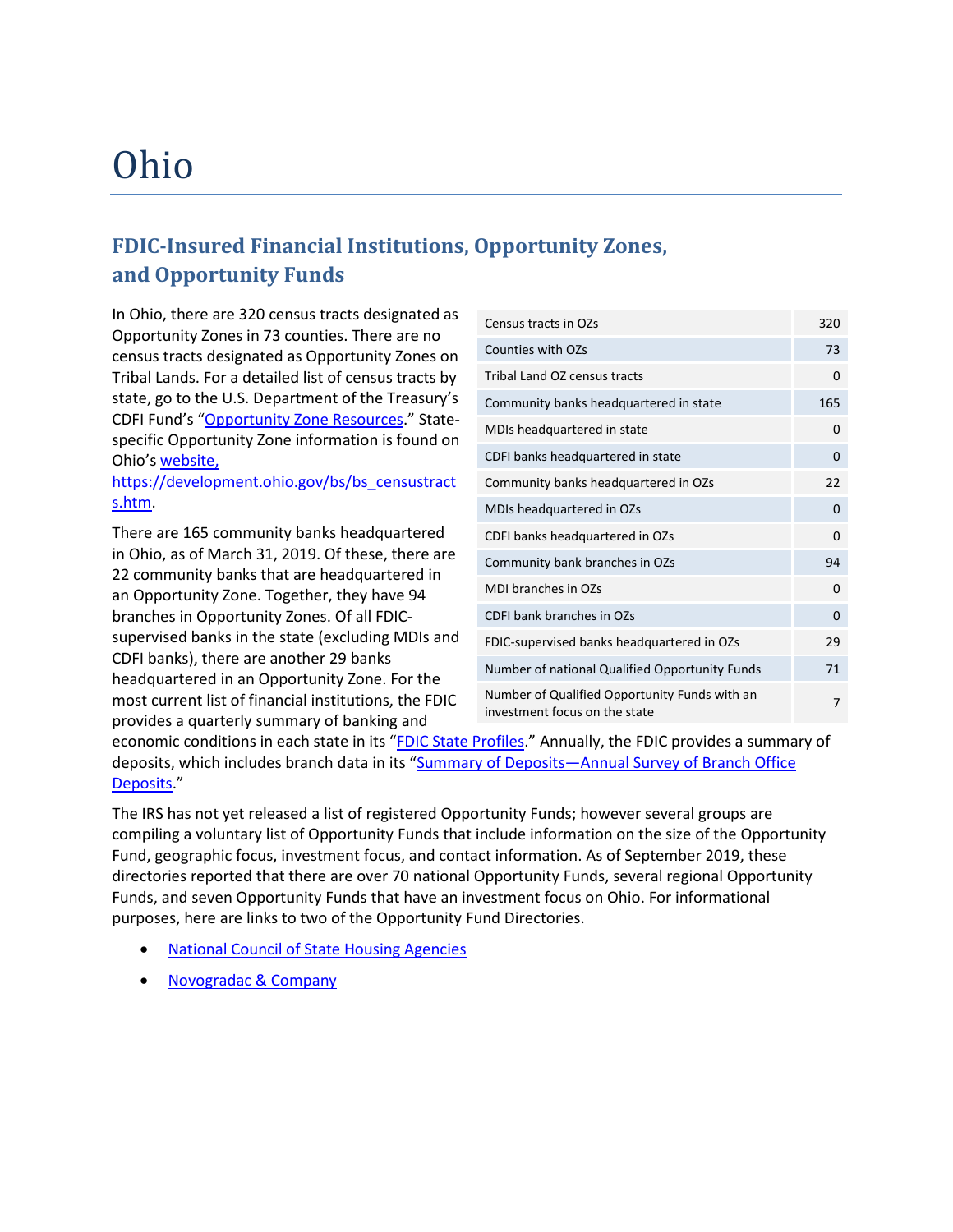## Oklahoma

### **FDIC-Insured Financial Institutions, Opportunity Zones, and Opportunity Funds**

 In Oklahoma, there are 117 census tracts designated as Opportunity Zones in 47 counties. There are 88 census tracts designated as Opportunity Zones on Tribal [Resources.](https://www.cdfifund.gov/Pages/Opportunity-Zones.aspx)" State-specific Opportunity Zone information is found on Oklahoma's [website,](https://now.okcommerce.gov/federal-opportunity-zones-established-in-oklahoma/) Lands. For a detailed list of census tracts by state, go to the U.S. Department of the Treasury's CDFI Fund's ["Opportunity Zone](https://www.cdfifund.gov/Pages/Opportunity-Zones.aspx)  [https://now.okcommerce.gov/federal](https://now.okcommerce.gov/federal-opportunity-zones-established-in-oklahoma/)[opportunity-zones-established-in-oklahoma/.](https://now.okcommerce.gov/federal-opportunity-zones-established-in-oklahoma/)

 as of March 31, 2019. Of these, there are 32 community banks, three MDIs, and one CDFI and CDFI banks), there are another 36 banks There are 192 community banks, 12 MDIs, and three CDFI banks headquartered in Oklahoma, bank that are headquartered in an Opportunity Zone. Together, they have 109 branches in Opportunity Zones. Of all FDICsupervised banks in the state (excluding MDIs

| Census tracts in OZs                                                           | 117            |
|--------------------------------------------------------------------------------|----------------|
| Counties with OZs                                                              | 47             |
| Tribal Land OZ census tracts                                                   | 88             |
| Community banks headquartered in state                                         | 192            |
| MDIs headquartered in state                                                    | 12             |
| CDFI banks headquartered in state                                              | 3              |
| Community banks headquartered in OZs                                           | 32             |
| MDIs headquartered in OZs                                                      | 3              |
| CDFI banks headquartered in OZs                                                | $\mathbf{1}$   |
| Community bank branches in OZs                                                 | 101            |
| MDI branches in OZs                                                            | 6              |
| CDFI bank branches in OZs                                                      | $\overline{2}$ |
| FDIC-supervised banks headquartered in OZs                                     | 36             |
| Number of national Qualified Opportunity Funds                                 | 71             |
| Number of Qualified Opportunity Funds with an<br>investment focus on the state | $\overline{2}$ |

[Profiles.](https://www.fdic.gov/bank/analytical/stateprofile/)" Annually, the FDIC provides a summary of deposits, which includes branch data in its headquartered in an Opportunity Zone. For the most current list of financial institutions, the FDIC provides a quarterly summary of banking and economic conditions in each state in its ["FDIC State](https://www.fdic.gov/bank/analytical/stateprofile/)  ["Summary of Deposits—Annual Survey of Branch Office Deposits.](https://www.fdic.gov/regulations/resources/call/sod.html)"

 compiling a voluntary list of Opportunity Funds that include information on the size of the Opportunity purposes, here are links to two of the Opportunity Fund Directories. The IRS has not yet released a list of registered Opportunity Funds; however several groups are Fund, geographic focus, investment focus, and contact information. As of September 2019, these directories reported that there are over 70 national Opportunity Funds, several regional Opportunity Funds, and two Opportunity Funds that have an investment focus on Oklahoma. For informational

- [National Council of State Housing Agencies](https://www.ncsha.org/resource/opportunity-zone-fund-directory/?utm_source=NCSHA&utm_campaign=fd163308e1-EMAIL_CAMPAIGN_2018_12_12_03_44_COPY_01&utm_medium=email&utm_term=0_f00bc192e4-fd163308e1-70847427)
- [Novogradac & Company](https://www.novoco.com/resource-centers/opportunity-zone-resource-center/opportunity-funds-listing)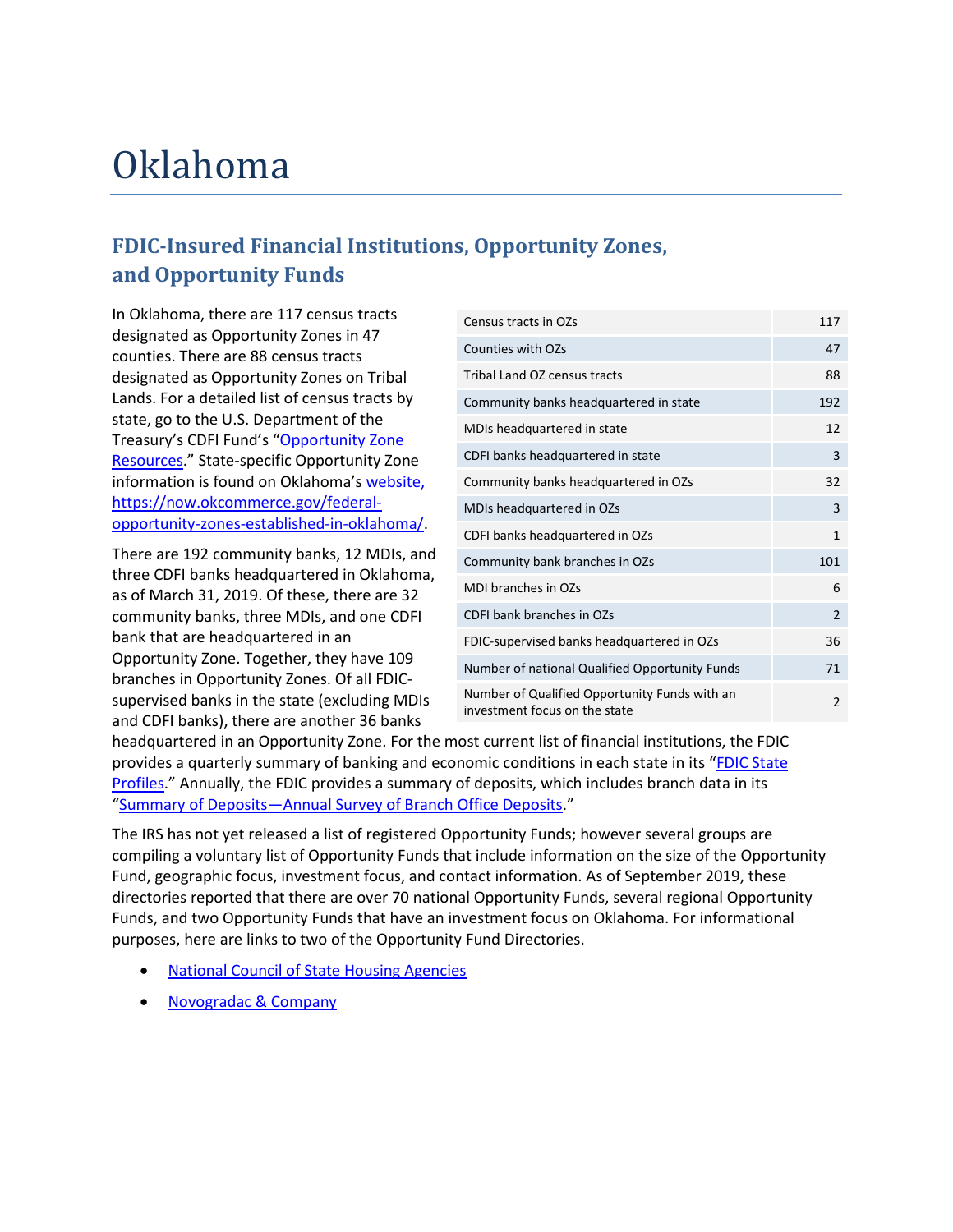## Oregon

### **FDIC-Insured Financial Institutions, Opportunity Zones, and Opportunity Funds**

 In Oregon, there are 86 census tracts designated as Opportunity Zones in 31 counties. There are 11 census tracts designated as Opportunity Zones on Tribal Lands. For a detailed list of census tracts by state, go to the U.S. Department of the Treasury's CDFI Fund's ["Opportunity Zone Resources.](https://www.cdfifund.gov/Pages/Opportunity-Zones.aspx)" State-specific Opportunity Zone information is found on Oregon's [website,](http://www.oregon4biz.com/Opportunity-Zones/)

[http://www.oregon4biz.com/Opportunity-](http://www.oregon4biz.com/Opportunity-Zones/)[Zones/.](http://www.oregon4biz.com/Opportunity-Zones/)

 in Oregon, as of March 31, 2019. Of these, There are 16 community banks headquartered there are five community banks that are headquartered in an Opportunity Zone. Together, they have 27 branches in Opportunity Zones. Of all FDIC-supervised banks in the state (excluding MDIs and CDFI banks), there are another six banks headquartered in an Opportunity Zone. For the most current list of

| Census tracts in OZs                                                           | 86 |
|--------------------------------------------------------------------------------|----|
| Counties with OZs                                                              | 31 |
| Tribal Land OZ census tracts                                                   | 11 |
| Community banks headquartered in state                                         | 16 |
| MDIs headquartered in state                                                    | 0  |
| CDFI banks headquartered in state                                              | 0  |
| Community banks headquartered in OZs                                           | 5  |
| MDIs headquartered in OZs                                                      | 0  |
| CDFI banks headquartered in OZs                                                | 0  |
| Community bank branches in OZs                                                 | 24 |
| MDI branches in OZs                                                            | 0  |
| CDFI bank branches in OZs                                                      | 3  |
| FDIC-supervised banks headquartered in OZs                                     | 6  |
| Number of national Qualified Opportunity Funds                                 | 71 |
| Number of Qualified Opportunity Funds with an<br>investment focus on the state | 4  |

financial institutions, the FDIC provides a quarterly summary of banking and economic conditions in each state in its ["FDIC State Profiles.](https://www.fdic.gov/bank/analytical/stateprofile/)" Annually, the FDIC provides a summary of deposits, which includes branch data in its ["Summary of Deposits—Annual Survey of Branch Office Deposits.](https://www.fdic.gov/regulations/resources/call/sod.html)"

 compiling a voluntary list of Opportunity Funds that include information on the size of the Opportunity purposes, here are links to two of the Opportunity Fund Directories. The IRS has not yet released a list of registered Opportunity Funds; however several groups are Fund, geographic focus, investment focus, and contact information. As of September 2019, these directories reported that there are over 70 national Opportunity Funds, several regional Opportunity Funds, and four Opportunity Funds that have an investment focus on Oregon. For informational

- **National Council of State Housing Agencies**
- [Novogradac & Company](https://www.novoco.com/resource-centers/opportunity-zone-resource-center/opportunity-funds-listing)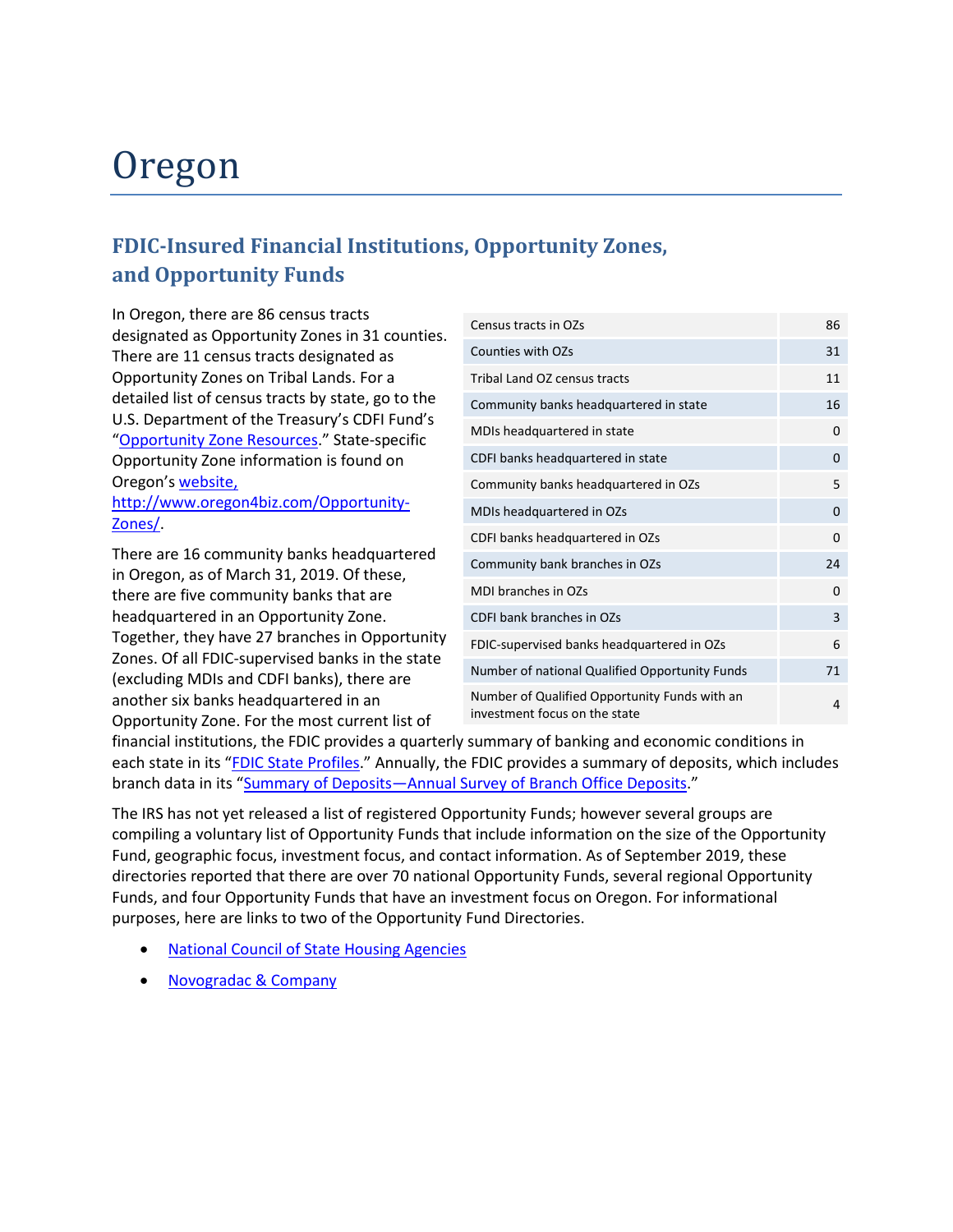## Pennsylvania

### **FDIC-Insured Financial Institutions, Opportunity Zones, and Opportunity Funds**

 In Pennsylvania, there are 300 census tracts designated as Opportunity Zones in 45 counties. There are no census tracts designated as Opportunity Zones on Tribal Lands. For a detailed list of census tracts by state, go to the U.S. Department of the Treasury's CDFI Fund's ["Opportunity Zone Resources.](https://www.cdfifund.gov/Pages/Opportunity-Zones.aspx)" State-specific Opportunity Zone information is found on Pennsylvania's [website,](https://dced.pa.gov/programs-funding/federal-funding-opportunities/qualified-opportunity-zones/)

[https://dced.pa.gov/programs-funding/federal](https://dced.pa.gov/programs-funding/federal-funding-opportunities/qualified-opportunity-zones/)[funding-opportunities/qualified-opportunity](https://dced.pa.gov/programs-funding/federal-funding-opportunities/qualified-opportunity-zones/)[zones/.](https://dced.pa.gov/programs-funding/federal-funding-opportunities/qualified-opportunity-zones/)

 as of March 31, 2019. Of these, there are 17 community banks and one MDI that are There are 127 community banks, three MDIs, and two CDFI banks headquartered in Pennsylvania, headquartered in an Opportunity Zone. Together, they have 78 branches in Opportunity Zones. Of all FDIC-supervised banks in the state (excluding MDIs and CDFI banks), there are another 25 banks

| Census tracts in OZs                                                           | 300            |
|--------------------------------------------------------------------------------|----------------|
| Counties with OZs                                                              | 45             |
| Tribal Land OZ census tracts                                                   | $\Omega$       |
| Community banks headquartered in state                                         | 127            |
| MDIs headquartered in state                                                    | 3              |
| CDFI banks headquartered in state                                              | $\overline{2}$ |
| Community banks headquartered in OZs                                           | 17             |
| MDIs headquartered in OZs                                                      | $\mathbf{1}$   |
| CDFI banks headquartered in OZs                                                | 0              |
| Community bank branches in OZs                                                 | 74             |
| MDI branches in OZs                                                            | 3              |
| CDFI bank branches in OZs                                                      | $\mathbf{1}$   |
| FDIC-supervised banks headquartered in OZs                                     | 25             |
| Number of national Qualified Opportunity Funds                                 | 71             |
| Number of Qualified Opportunity Funds with an<br>investment focus on the state | 12             |

[Profiles.](https://www.fdic.gov/bank/analytical/stateprofile/)" Annually, the FDIC provides a summary of deposits, which includes branch data in its headquartered in an Opportunity Zone. For the most current list of financial institutions, the FDIC provides a quarterly summary of banking and economic conditions in each state in its ["FDIC State](https://www.fdic.gov/bank/analytical/stateprofile/)  ["Summary of Deposits—Annual Survey of Branch Office Deposits.](https://www.fdic.gov/regulations/resources/call/sod.html)"

 compiling a voluntary list of Opportunity Funds that include information on the size of the Opportunity purposes, here are links to two of the Opportunity Fund Directories. The IRS has not yet released a list of registered Opportunity Funds; however several groups are Fund, geographic focus, investment focus, and contact information. As of September 2019, these directories reported that there are over 70 national Opportunity Funds, several regional Opportunity Funds, and 12 Opportunity Funds that have an investment focus on Pennsylvania. For informational

- [National Council of State Housing Agencies](https://www.ncsha.org/resource/opportunity-zone-fund-directory/?utm_source=NCSHA&utm_campaign=fd163308e1-EMAIL_CAMPAIGN_2018_12_12_03_44_COPY_01&utm_medium=email&utm_term=0_f00bc192e4-fd163308e1-70847427)
- [Novogradac & Company](https://www.novoco.com/resource-centers/opportunity-zone-resource-center/opportunity-funds-listing)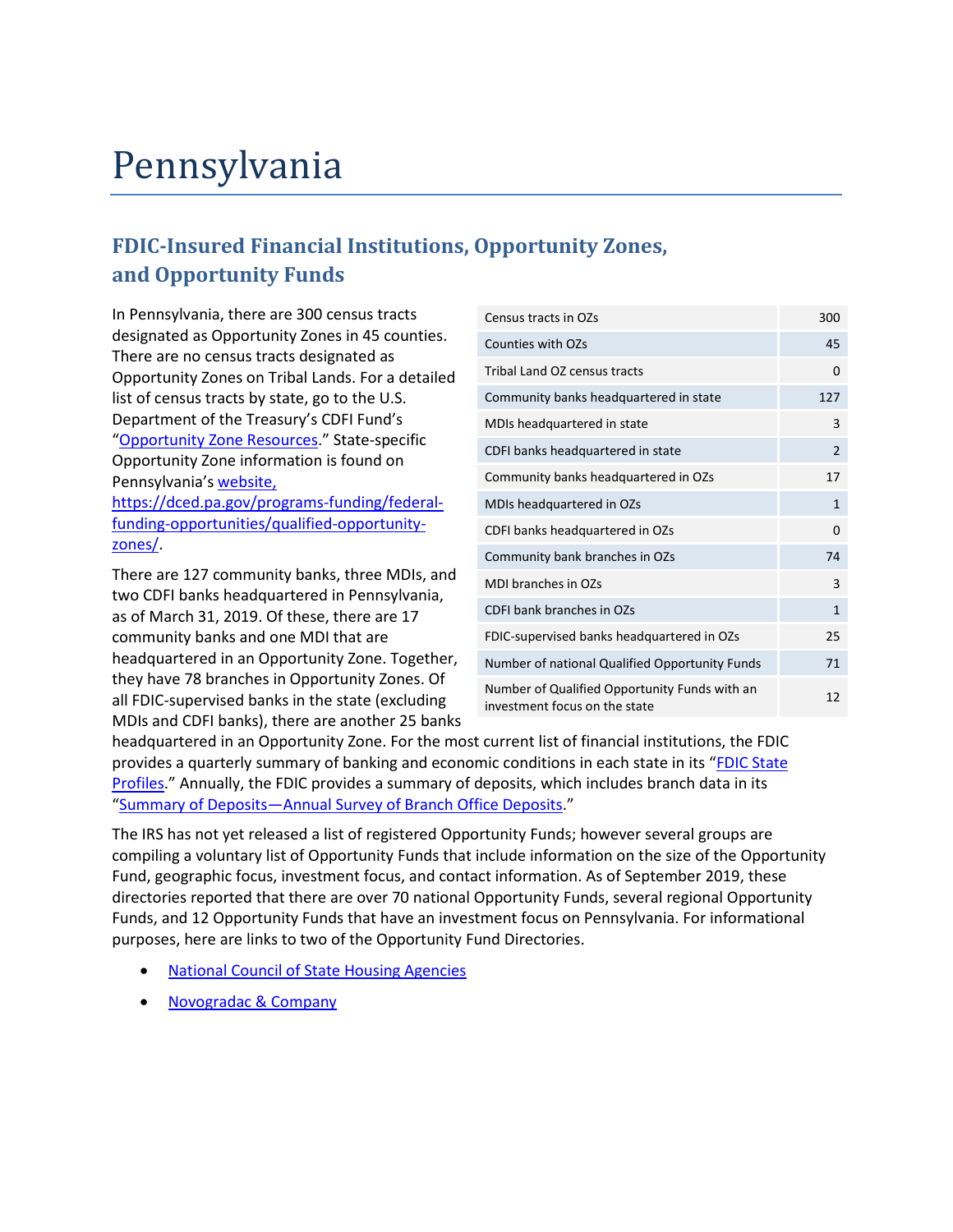### Texas

### **FDIC-Insured Financial Institutions, Opportunity Zones, and Opportunity Funds**

 census tracts by state, go to the U.S. In Texas, there are 628 census tracts designated as Opportunity Zones in 145 counties. There are four census tracts designated as Opportunity Zones on Tribal Lands. For a detailed list of Department of the Treasury's CDFI Fund's ["Opportunity Zone Resources.](https://www.cdfifund.gov/Pages/Opportunity-Zones.aspx)" State-specific Opportunity Zone information is found on Texas[' website,](https://gov.texas.gov/news/post/governor-abbott-submits-opportunity-zone-designations-to-the-u.s.-treasury-department)

[https://gov.texas.gov/news/post/governor](https://gov.texas.gov/news/post/governor-abbott-submits-opportunity-zone-designations-to-the-u.s.-treasury-department)[abbott-submits-opportunity-zone-designations](https://gov.texas.gov/news/post/governor-abbott-submits-opportunity-zone-designations-to-the-u.s.-treasury-department)[to-the-u.s.-treasury-department](https://gov.texas.gov/news/post/governor-abbott-submits-opportunity-zone-designations-to-the-u.s.-treasury-department) (press release).

There are 395 community banks, 22 MDIs, and two CDFI banks headquartered in Texas, as of March 31, 2019. Of these, there are 89 community banks and two MDIs that are headquartered in an Opportunity Zone. Together, they have 377 branches in Opportunity Zones. Of all FDIC-supervised banks in the state (excluding MDIs and CDFI

| Census tracts in OZs                                                           | 628            |
|--------------------------------------------------------------------------------|----------------|
| Counties with OZs                                                              | 145            |
| Tribal Land OZ census tracts                                                   | 4              |
| Community banks headquartered in state                                         | 395            |
| MDIs headquartered in state                                                    | 22             |
| CDFI banks headquartered in state                                              | 2              |
| Community banks headquartered in OZs                                           | 89             |
| MDIs headquartered in OZs                                                      | $\overline{2}$ |
| CDFI banks headquartered in OZs                                                | 0              |
| Community bank branches in OZs                                                 | 345            |
| MDI branches in OZs                                                            | 32             |
| CDFI bank branches in OZs                                                      | 0              |
| FDIC-supervised banks headquartered in OZs                                     | 94             |
| Number of national Qualified Opportunity Funds                                 | 71             |
| Number of Qualified Opportunity Funds with an<br>investment focus on the state | 27             |

 banks), there are another 94 banks headquartered in an Opportunity Zone. For the most current list of financial institutions, the FDIC provides a quarterly summary of banking and economic conditions in each state in its ["FDIC State Profiles.](https://www.fdic.gov/bank/analytical/stateprofile/)" Annually, the FDIC provides a summary of deposits, which includes branch data in its ["Summary of Deposits—Annual Survey of Branch Office Deposits.](https://www.fdic.gov/regulations/resources/call/sod.html)"

 compiling a voluntary list of Opportunity Funds that include information on the size of the Opportunity here are links to two of the Opportunity Fund Directories. The IRS has not yet released a list of registered Opportunity Funds; however several groups are Fund, geographic focus, investment focus, and contact information. As of September 2019, these directories reported that there are over 70 national Opportunity Funds, several regional Opportunity Funds, and 27 Opportunity Funds that have an investment focus on Texas. For informational purposes,

- [National Council of State Housing Agencies](https://www.ncsha.org/resource/opportunity-zone-fund-directory/?utm_source=NCSHA&utm_campaign=fd163308e1-EMAIL_CAMPAIGN_2018_12_12_03_44_COPY_01&utm_medium=email&utm_term=0_f00bc192e4-fd163308e1-70847427)
- [Novogradac & Company](https://www.novoco.com/resource-centers/opportunity-zone-resource-center/opportunity-funds-listing)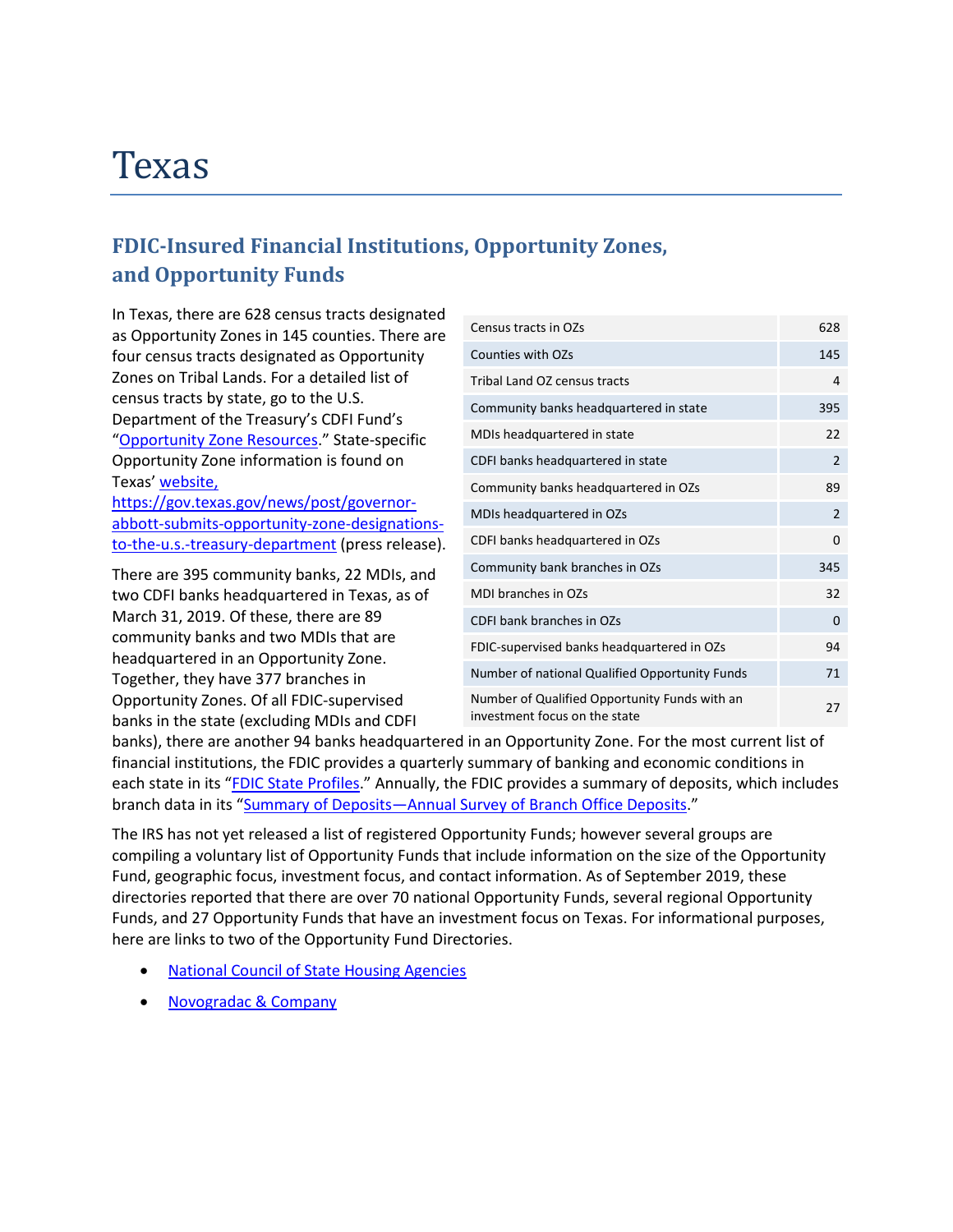## Utah

### **FDIC-Insured Financial Institutions, Opportunity Zones, and Opportunity Funds**

In Utah, there are 46 census tracts designated as Opportunity Zones in 18 counties. There are seven

 on Tribal Lands. For a detailed list of census information is found on Utah's [website,](https://business.utah.gov/news/opportunity-awaits-statewide-opportunity-zones-announced/) census tracts designated as Opportunity Zones tracts by state, go to the U.S. Department of the Treasury's CDFI Fund's ["Opportunity Zone](https://www.cdfifund.gov/Pages/Opportunity-Zones.aspx)  [Resources.](https://www.cdfifund.gov/Pages/Opportunity-Zones.aspx)" State-specific Opportunity Zone [https://business.utah.gov/news/opportunity](https://business.utah.gov/news/opportunity-awaits-statewide-opportunity-zones-announced/)[awaits-statewide-opportunity-zones](https://business.utah.gov/news/opportunity-awaits-statewide-opportunity-zones-announced/)[announced/.](https://business.utah.gov/news/opportunity-awaits-statewide-opportunity-zones-announced/)

 and CDFI banks), there are another 16 banks FDIC provides a quarterly summary of banking There are 19 community banks headquartered in Utah, as of March 31, 2019. Of these, there are seven community banks that are headquartered in an Opportunity Zone. Together, they have 21 branches in Opportunity Zones. Of all FDICsupervised banks in the state (excluding MDIs headquartered in an Opportunity Zone. For the most current list of financial institutions, the and economic conditions in each state in its

| Census tracts in OZs                                                           | 46       |
|--------------------------------------------------------------------------------|----------|
| Counties with OZs                                                              | 18       |
| Tribal Land OZ census tracts                                                   | 7        |
| Community banks headquartered in state                                         | 19       |
| MDIs headquartered in state                                                    | 0        |
| CDFI banks headquartered in state                                              | $\Omega$ |
| Community banks headquartered in OZs                                           | 7        |
| MDIs headquartered in OZs                                                      | 0        |
| CDFI banks headquartered in OZs                                                | 0        |
| Community bank branches in OZs                                                 | 21       |
| <b>MDI branches in OZs</b>                                                     | 0        |
| CDFI bank branches in OZs                                                      | 0        |
| FDIC-supervised banks headquartered in OZs                                     | 16       |
| Number of national Qualified Opportunity Funds                                 | 71       |
| Number of Qualified Opportunity Funds with an<br>investment focus on the state | 0        |
|                                                                                |          |

["FDIC State Profiles.](https://www.fdic.gov/bank/analytical/stateprofile/)" Annually, the FDIC provides a summary of deposits, which includes branch data in its ["Summary of Deposits—Annual Survey of Branch Office Deposits.](https://www.fdic.gov/regulations/resources/call/sod.html)"

 compiling a voluntary list of Opportunity Funds that include information on the size of the Opportunity here are links to two of the Opportunity Fund Directories. The IRS has not yet released a list of registered Opportunity Funds; however several groups are Fund, geographic focus, investment focus, and contact information. As of September 2019, these directories reported that there are over 70 national Opportunity Funds, several regional Opportunity Funds, and five Opportunity Funds that have an investment focus on Utah. For informational purposes,

- **National Council of State Housing Agencies**
- [Novogradac & Company](https://www.novoco.com/resource-centers/opportunity-zone-resource-center/opportunity-funds-listing)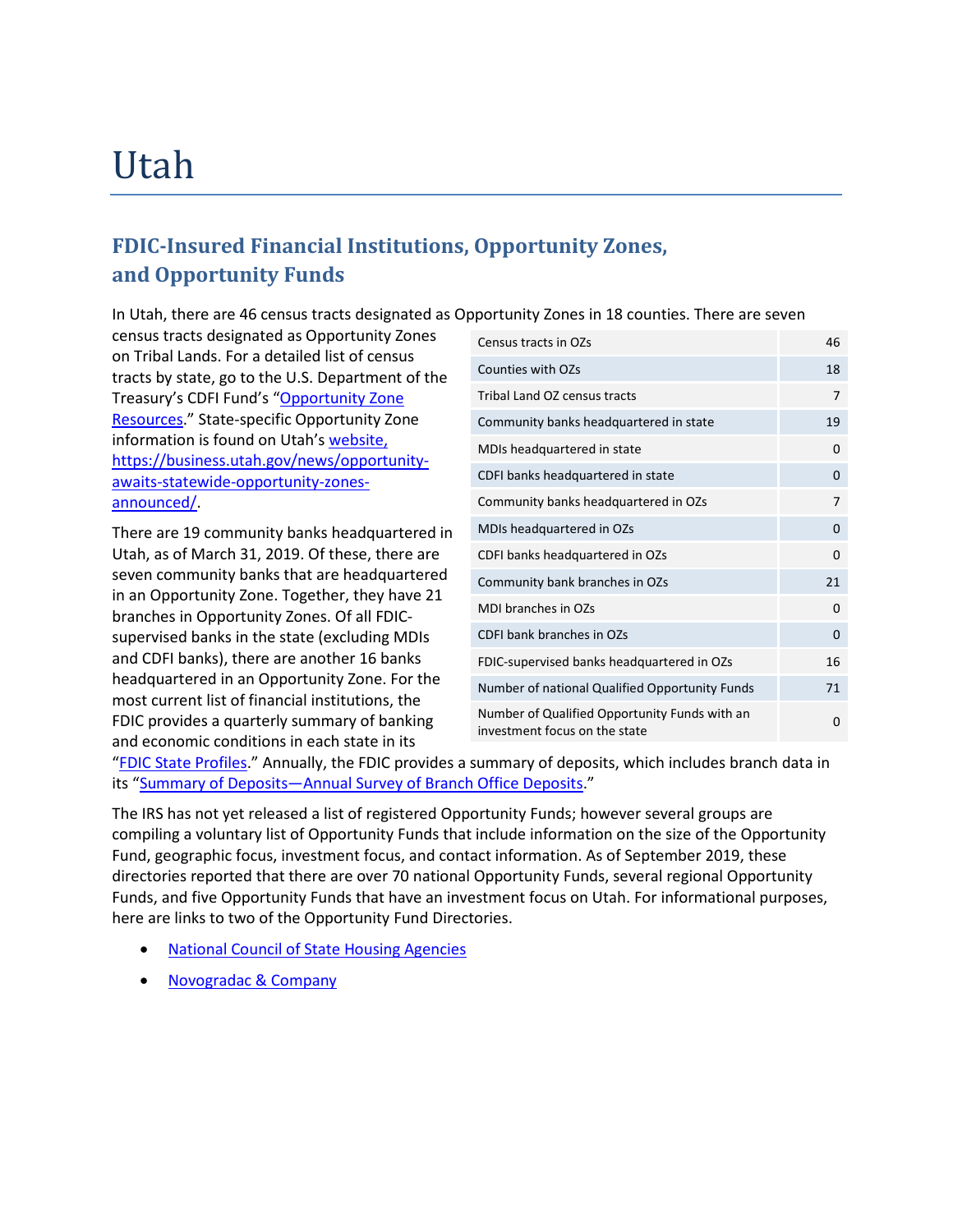## Vermont

### **FDIC-Insured Financial Institutions, Opportunity Zones, and Opportunity Funds**

 In Vermont, there are 25 census tracts designated as Opportunity Zones in 12 counties. There are no census tracts designated as Opportunity Zones on Tribal Lands. For a detailed list of census tracts by state, go to the U.S. Department of the Treasury's CDFI Fund's ["Opportunity Zone Resources.](https://www.cdfifund.gov/Pages/Opportunity-Zones.aspx)" State-specific Opportunity Zone information is found on Vermont's [website,](https://accd.vermont.gov/OpportunityZones)

[https://accd.vermont.gov/OpportunityZones.](https://accd.vermont.gov/OpportunityZones)

There are 11 community banks headquartered in Vermont, as of March 31, 2019. Of these, there are three community banks that are headquartered in an Opportunity Zone. Together, they have 25 branches in Opportunity Zones. Of all FDIC-supervised banks in the state (excluding MDIs and CDFI banks), there are another three banks headquartered in an Opportunity Zone. For the most current list of financial institutions, the FDIC provides a

| Census tracts in OZs                                                           | 25       |
|--------------------------------------------------------------------------------|----------|
| Counties with OZs                                                              | 12       |
| Tribal Land OZ census tracts                                                   | 0        |
| Community banks headquartered in state                                         | 11       |
| MDIs headquartered in state                                                    | 0        |
| CDFI banks headquartered in state                                              | $\Omega$ |
| Community banks headquartered in OZs                                           | 3        |
| MDIs headquartered in OZs                                                      | 0        |
| CDFI banks headquartered in OZs                                                | 0        |
| Community bank branches in OZs                                                 | 25       |
| MDI branches in OZs                                                            | $\Omega$ |
| CDFI bank branches in OZs                                                      | 0        |
| FDIC-supervised banks headquartered in OZs                                     | 3        |
| Number of national Qualified Opportunity Funds                                 | 71       |
| Number of Qualified Opportunity Funds with an<br>investment focus on the state | 5        |

quarterly summary of banking and economic conditions in each state in its ["FDIC State Profiles.](https://www.fdic.gov/bank/analytical/stateprofile/)" Annually, the FDIC provides a summary of deposits, which includes branch data in its ["Summary of](https://www.fdic.gov/regulations/resources/call/sod.html)  [Deposits—Annual Survey of Branch Office Deposits.](https://www.fdic.gov/regulations/resources/call/sod.html)"

 compiling a voluntary list of Opportunity Funds that include information on the size of the Opportunity purposes, here are links to two of the Opportunity Fund Directories. The IRS has not yet released a list of registered Opportunity Funds; however several groups are Fund, geographic focus, investment focus, and contact information. As of September 2019, these directories reported that there are over 70 national Opportunity Funds, several regional Opportunity Funds, and two Opportunity Funds that have an investment focus on Vermont. For informational

- **National Council of State Housing Agencies**
- [Novogradac & Company](https://www.novoco.com/resource-centers/opportunity-zone-resource-center/opportunity-funds-listing)